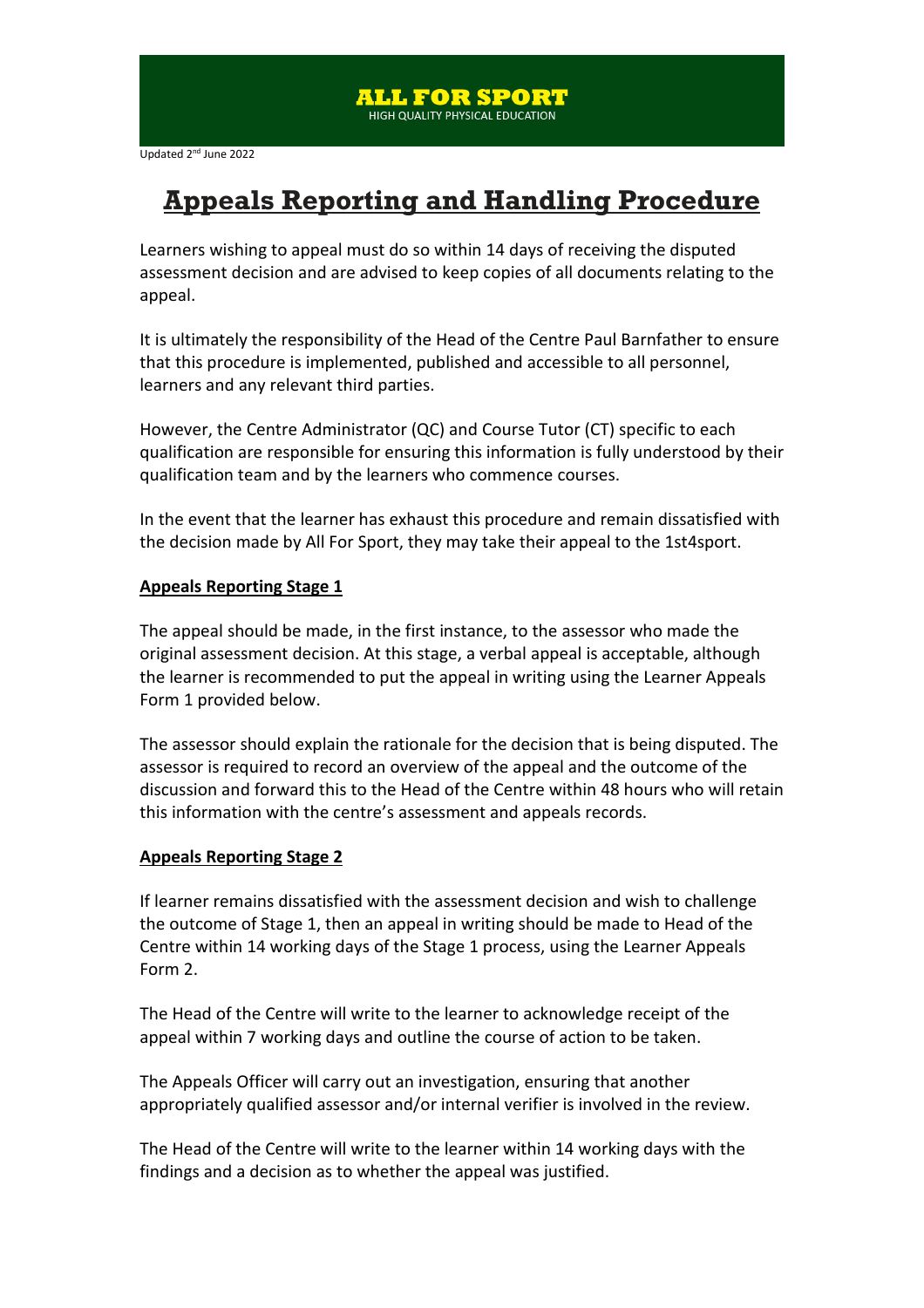#### **Appeals Reporting Stage 3**

If learners have followed Stage 1 and 2 of the appeals reporting procedure and remain dissatisfied with the outcome, they have the right to take their appeal to the awarding organisation (1st4sport Qualifications) within 14 working days of the decision being communicated to them by the recognised centre.

The 1st4sport procedure for Learner Appeals against Recognised Centre Decisions can be accessed online via **www.1st4sportqualifications.com**

On the home page, learners should click on 'Learner information' and 'Customer Service'.

All Stage 3 Appeals should be sent to:

Address: FAO: Incidents and Investigations Manager 1st4sport Qualifications Coachwise Ltd, Chelsea Close Off Amberley Road, Leeds LS12 4HP

Email: IManagement@1st4sportqualifications.com

#### **Appeals Reporting Stage 4**

If learners have followed Stage 1, 2 and 3 of this appeals procedure and are still dissatisfied with the outcome, they have the right to take their appeal to the appropriate regulator details of this information can be requested via  $1<sup>st</sup>4$ sport or via the website below.

**Ofqual**  <http://ofqual.gov.uk/>

**CCEA** <http://www.rewardinglearning.org.uk/>

**SQA Accreditation**  <http://www.sqa.org.uk/>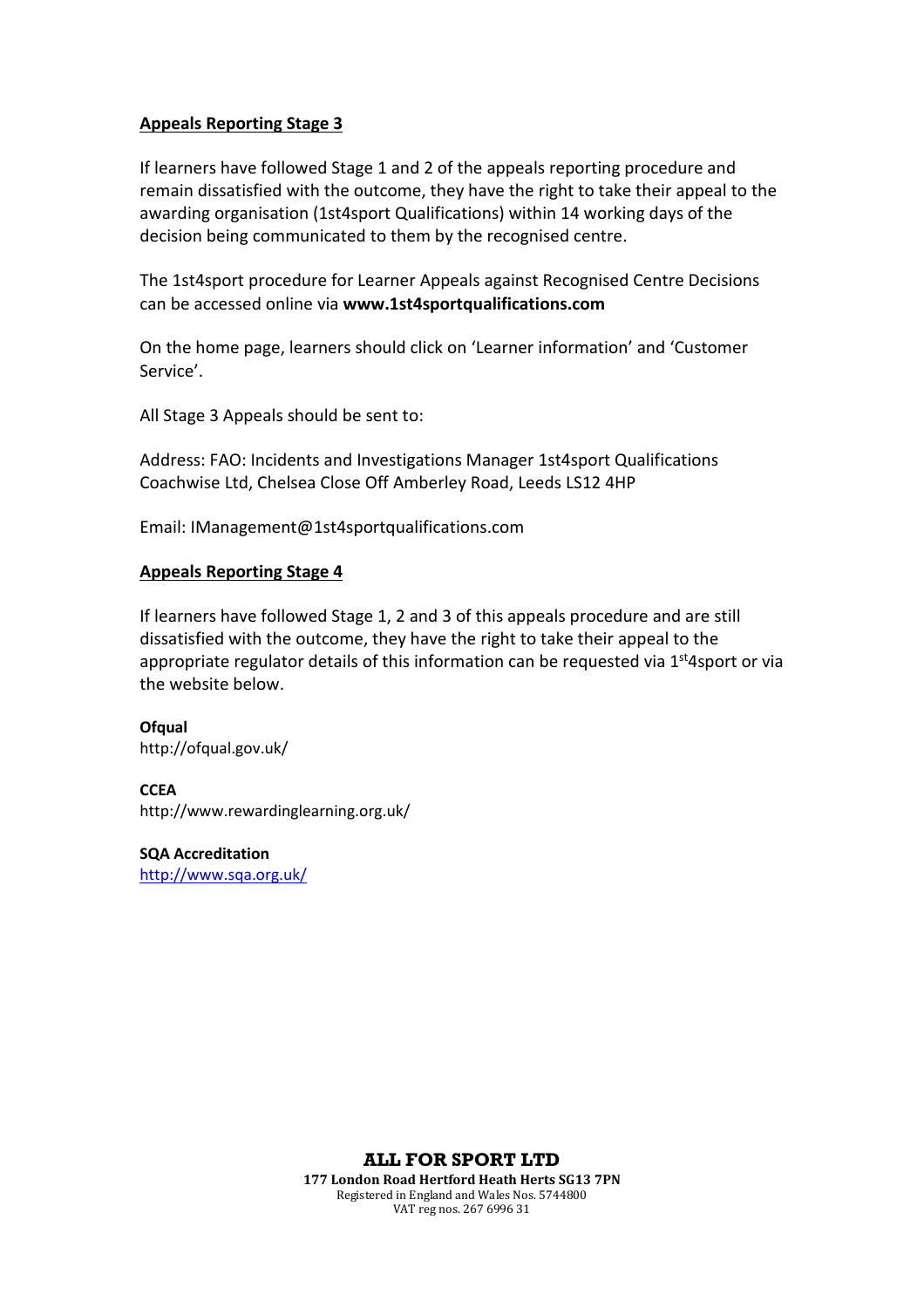# **Complaints and Handling Procedure**

All For Sport needs to be clear about the difference between a concern and a complaint. Taking an informal concern seriously at the earliest stage will reduce the numbers that develop into formal complaints.

Learners wishing to complain must do so within 14 working days of the course end date or any assessment with which they are dissatisfied.

It is ultimately the responsibility of the Head of the Centre David Rock to ensure that this procedure is implemented, published and accessible to all personnel, learners and any relevant third parties. However, the Qualification Coordinators (QC) specific to each qualification are responsible for ensuring this information is fully understood by their qualification team and by the learners who commence courses in their area.

Should learners wish to complain about any services provided by All For Sport, they are advised to follow the procedure stated below.

In the unlikely event that learners exhaust this procedure and remain dissatisfied with the decision made by All For Sport they may take their complaint to the *1st4sport Incidents and Investigations Manager*. Where a learner remains dissatisfied after the complaint outcomes have been confirmed by 1st4sport, they have a right to take the matter to the appropriate regulator.

#### **Stage 1**

Make your concern known to the Course Tutor or Centre Administrator who will deal with the concern following the guidelines below. The tutor/assessor will discuss the complaint with the learner and attempt to agree a way forward or a solution that suits both parties. Learners should allow the tutor/assessor sufficient time to investigate or remedy the grievance.

#### **Stage 2**

If the complaint cannot be resolved informally to the satisfaction of learners, or if learners feel that they cannot make an informal complaint to their tutor/assessor, the complaint should be submitted in writing to the Head of the Centre David Rock, david@allforsport.co.uk who will deal with the complaint following the guidelines below.

Head of the Centre will write to learners to acknowledge receipt of the complaint within 7 working days and outline the course of action to be taken.

The Head of the Centre will carry out an investigation, which will involve the relevant Qualification Coordinator (where required) and other members of personnel, and will write to the learner within 14 working days with the findings and a decision as to whether the complaint was justified.

All For Sport will ensure that the following steps are taken in dealing with your concern / complaint.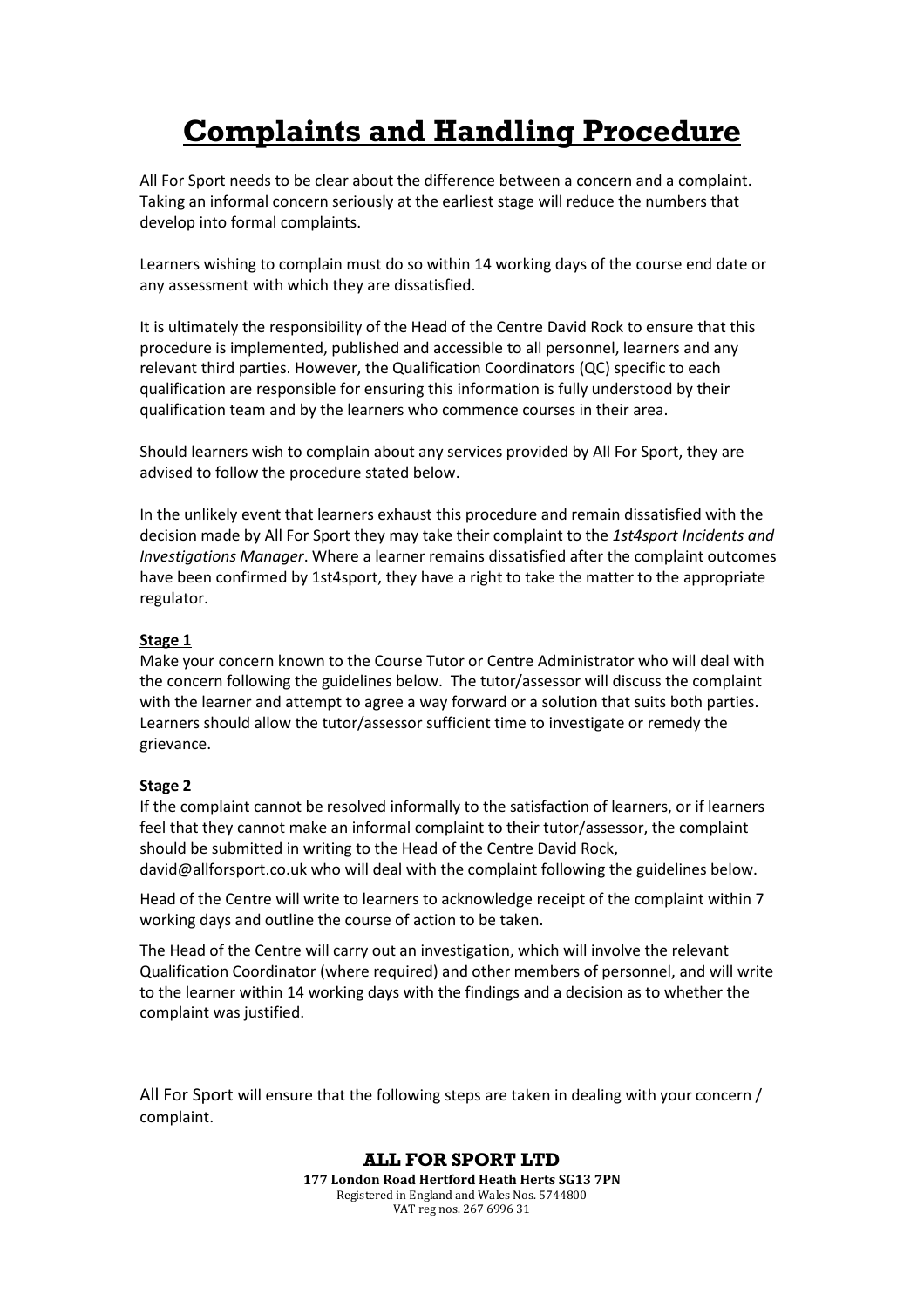#### **Investigating Concerns & Complaints**

All For Sport will deal with the concern in an effective a quick manner where possible

- Establish what has happened so far, and who has been involved
- Clarify the nature of the concern and what remains unresolved
- Clarify what the concerned feels would put things right
- Interview those involved in the matter and/or those concerned of

• Conduct the interview with an open mind and be prepared to persist in the questioning (Keeping notes of the interview)

All written complaints will be dealt with following the steps above.

#### **Resolving Concerns & Complaints**

All For Sport will resolve a concern or a complaint by offering one of the following solutions. In addition, it may be appropriate to offer one or more of the following:

- An explanation
- A written apology
- An admission that the situation could have been handled differently or better
- An assurance that the event concerned / complained of will not recur
- An explanation of the steps that have been taken to ensure that it will not happen again
- A solution that both All For Sport and the concerned/complainant agree on
- An undertaking to review All For Sport policies in light of the complaint

All For Sport will ensure that the above steps are dealt with as efficiently as possible.

#### **Stage 3**

If learners have followed Stage 1 and/or 2 of the complaints procedure and are still dissatisfied with the outcome, they have the right to take their complaint to the awarding organisation (1st4sport Qualifications) within 20 working days of the decision being communicated to them by the recognised centre.

The 1st4sport procedure for Learner Complaints against Recognised Centre Services can be accessed online via [www.1st4sportqualifications.com](http://www.1st4sportqualifications.com/) 

On the home page, learners should click on 'Learner information' and 'customer service'.

| Address: | FAO: Incidents and Investigations Manager |
|----------|-------------------------------------------|
|          | <b>1st4sport Qualifications</b>           |
|          | Coachwise Ltd, Chelsea Close              |
|          | Off Amberley Road                         |
|          |                                           |

Email: [IManagement@1st4sportqualifications.com](mailto:psmith@1st4sportqualifications.com)

#### **Stage 4**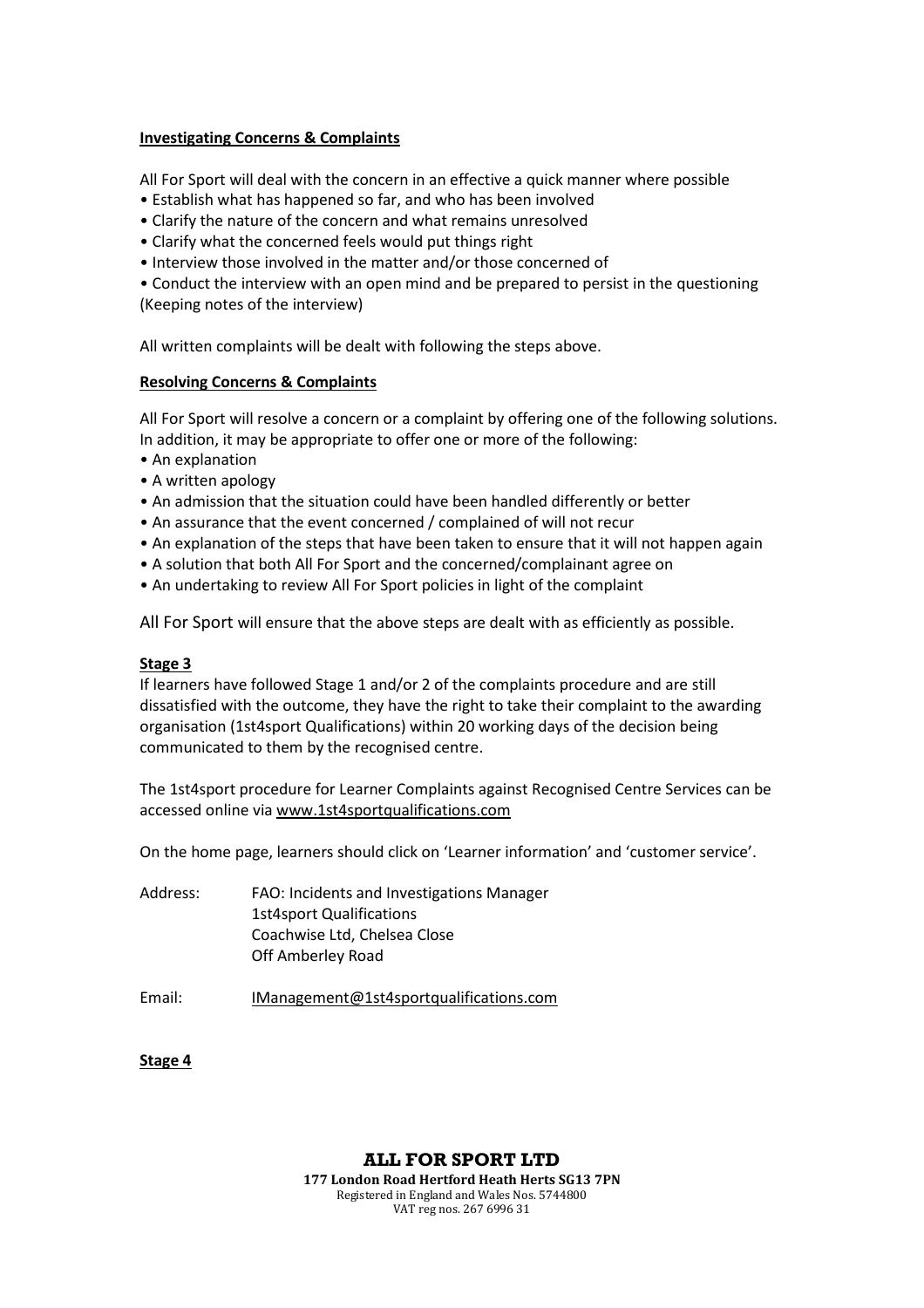If learners have followed Stage 1, 2 and 3 of this complaints procedure and are still dissatisfied with the outcome, they have the right to take their appeal to the appropriate regulator:

#### **Ofqual**  <http://ofqual.gov.uk/>

**CCEA** <http://www.rewardinglearning.org.uk/>

#### **SQA Accreditation**  <http://www.sqa.org.uk/>

# **Equal Opportunities Policy**

All For Sport recognise that everyone has a contribution to make to our society and a right to equal opportunity. All For Sport is therefore committed to promoting a bestpractice environment, where all individuals and groups are treated with respect and dignity. All staff, learners and any related third party are required to adhere to this policy and to the requirements of the Equality Act 2010 (as amended from time to time).

All staff, learners and any related third party are required to contribute to the effective implementation of this policy treating others equally and ensuring access for all. No one should feel threatened or degraded on the grounds of the following nine protected characteristics identified within the Equality Act 2010: age, disability, gender reassignment, marriage and civil partnership, pregnancy and maternity, race, religion or belief, sex or sexual orientation. This policy aims to prevent and tackle all types of discrimination also identified through the Equality Act 2010

### • **Direct Discrimination**

Where someone is treated less favourably than another person because of a protected characteristic.

### • **Associative Discrimination**

Direct discrimination against someone because they are associated with another person who possesses a protected characteristic

### • **Discrimination by Perception**

Direct discrimination against someone because others think that they possess a particular protected characteristic. They do not necessarily have to possess the characteristic, just be perceived to

• **Indirect Discrimination**

Occurs when there is a rule or policy that applies to everyone but disadvantages a person with a particular protected characteristic.

**ALL FOR SPORT LTD**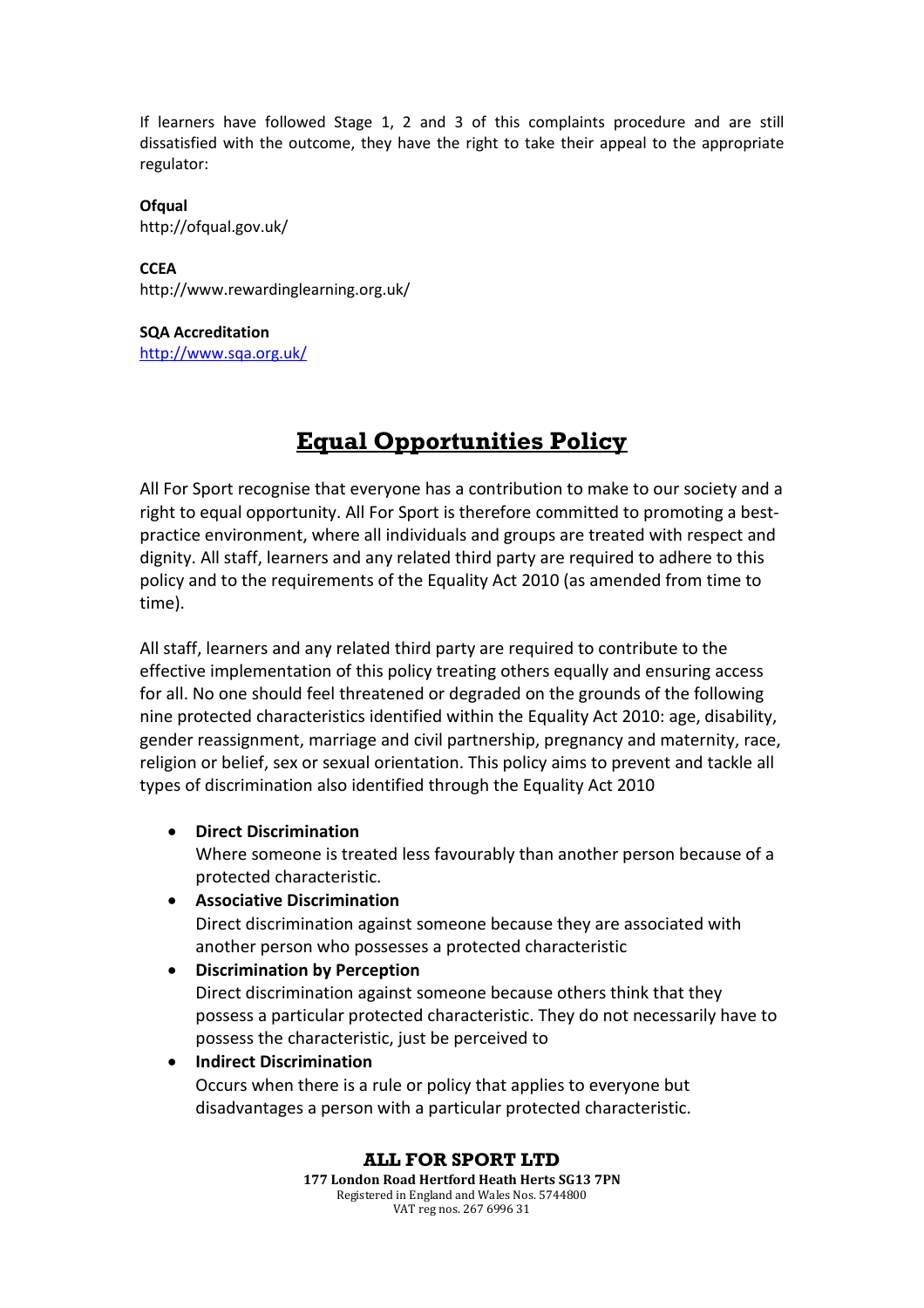### • **Harassment**

Behaviour that is deemed offensive by the recipient. Employees can now complain of the behaviour they find offensive even if it is not directed at them.

### • **Harassment by a third party**

Employers are potentially liable for the harassment of their staff or customers by people they don't themselves employ, i.e. a contractor.

### • **Victimisation**

Occurs when someone is treated badly because they have made or supported a complaint or grievance under this legislation.

### **Objectives**

Effective implementation of this policy ensures that we promote equal opportunities, eliminate discrimination, eradicate harassment and ensure access for all. This is achieved by:

- Ensuring that all staff, learners and any related third parties are treated equally at all times
- Ensuring all staff, learners and any related third parties are made aware of this policy and any related responsibilities
- Ensuring that all staff are responsible for creating an open and friendly learning environment
- Ensuring that staff selection for employment, volunteering, promotion, training or any other benefit will be on the basis of aptitude and ability
- Ensuring that learner and participant selection for courses and related initial assessments are conducted in accordance with the qualification pre-requisites and specific selection and initial assessment criteria
- Ensuring that all selection/rejection decisions are recorded for staff, learners and any relevant third parties.
- Ensuring that an effective access arrangements procedure is in place and deployed through conduct of reasonable adjustments and special considerations
- Opposing all forms of unlawful and unfair discrimination.
- Taking any allegations or incidents of discrimination or any type of unfair treatment extremely seriously and responding to them swiftly
- Ensuring zero tolerance on any acts of discrimination on the grounds of the nine protected characteristics outlined within the Equality Act 2010. Where such instances of malpractice are proven, action will be taken in accordance with the All For Sport Malpractice Policy.

It is ultimately the responsibility of the Head of the Centre, David Rock to ensure that this policy is published and accessible to all personnel, learners and any relevant third parties. However, to further support effective implementation, Qualification

#### **ALL FOR SPORT LTD 177 London Road Hertford Heath Herts SG13 7PN** Registered in England and Wales Nos. 5744800

VAT reg nos. 267 6996 31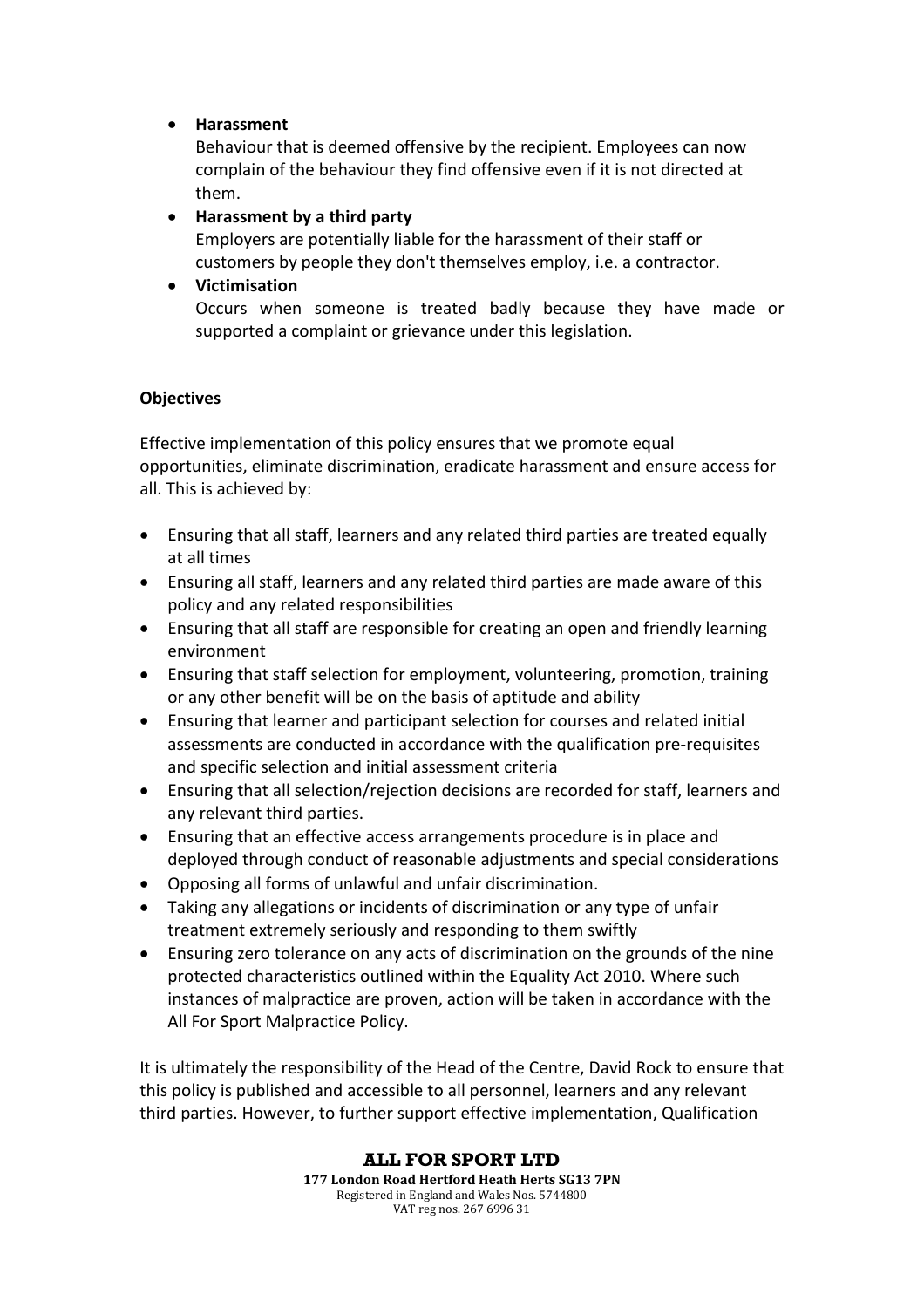Coordinators (QCs) specific to each qualification are responsible for ensuring this information is fully understood by their qualification team and by the learners who commence courses in their area.

#### **Access to Fair Assessment Statement**

#### **Commitment**

All For Sport is committed to providing ongoing support to learners with particular requirements and aspires to eliminate discrimination. On this basis, we ensure accessible services, making reasonable adjustments and applying special considerations where these are required, to facilitate learners in completing each course as independently as possible.

Access arrangements ensure that the conduct of reasonable adjustments and special considerations reduce substantial disadvantage caused due to a learner's disability or difficulty. In accordance with the Equality Act 2010, we have a commitment to provide access for learners with particular needs to prevent discrimination in the delivery of qualifications and the assessment of learners.

#### **Reasonable Adjustments**

Reasonable adjustments are any arrangements made prior to the delivery or assessment of a qualification to reduce the effect of a disability or difficulty that places a learner at a substantial disadvantage. These arrangements are required to be granted by the awarding organisation for the assessment of learners with a permanent, long-term or temporary disability, a learning difficulty, illness or indisposition.

#### **Special Consideration**

Special consideration is the implementation of arrangements at the time of an assessment to allow competence to be demonstrated by learners who have been disadvantaged or were unable to attend the assessment due to emotional/physical difficulties or adverse circumstances. These arrangements are required to be granted by the awarding organisation for the assessment of learners who have experience temporary difficulties.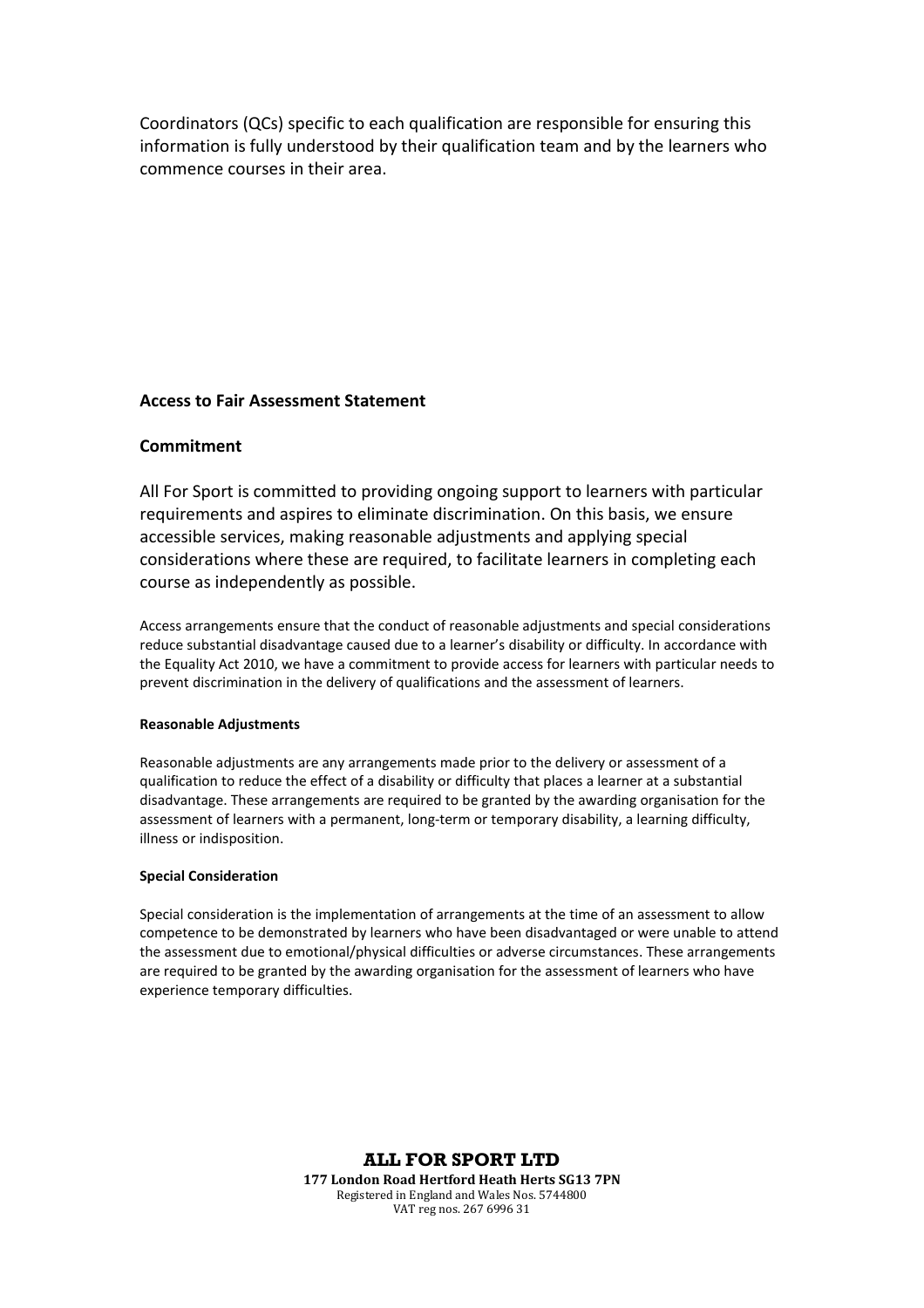#### **Objectives**

Our personnel are committed to contributing to this practice and the overall aims are to assist learners in managing their individual situation and create a more accessible learning and assessment environment for all. In order for this to be achieved, we aim to determine learners' particular requirements and requests for the provision of access arrangements at an early stage. To ensure sure we give access to fair assessment and treating all learners equally we intent to:

- Ensure the access to fair assessment statement and practice are understood and complied with by any personnel involved in assessment and also by learners
- Promote equality within of each learning programme and in the conduct of all qualification assessments
- Adhere to related procedures and regulations regarding reasonable adjustments and special consideration; requesting permission to grant these for each learner from the relevant awarding organisation
- Ensure buildings and assessment sites used for delivery and assessment are accessible to all learners, as far as is practicable
- Ensure appropriate equipment/personnel (including technological equipment or any assistant personnel, ie reader, scribe, practical assistant, etc) is available for selected adjustments to delivery and/or assessment
- Use assistive equipment and personnel within the reasonable adjustments framework, as outlined by the awarding organisation, without disadvantaging others who are not affected by particular requirements.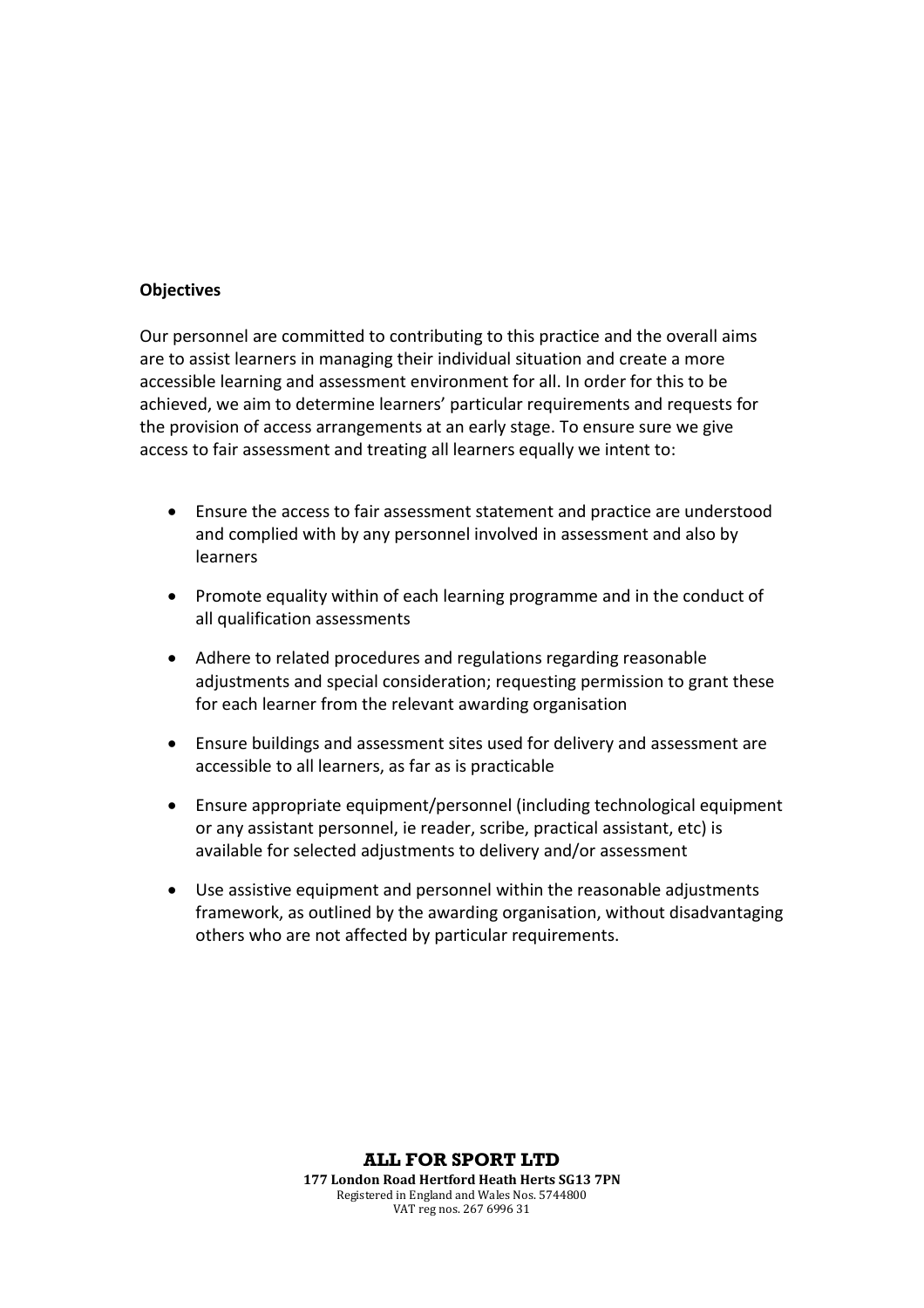| <b>Stage</b> | <b>Reasonable Adjustments</b>                                                                                                                                                                                                                                                                                                                                                                                                                                                                                                                                                                                                                                                                                                                                                                                                                                                                                                                      | <b>Special Considerations</b>                                                                                                                                                                                                                                                                                                                                                                                                                                                                                                                                                                                                                                                                                                                                  |  |
|--------------|----------------------------------------------------------------------------------------------------------------------------------------------------------------------------------------------------------------------------------------------------------------------------------------------------------------------------------------------------------------------------------------------------------------------------------------------------------------------------------------------------------------------------------------------------------------------------------------------------------------------------------------------------------------------------------------------------------------------------------------------------------------------------------------------------------------------------------------------------------------------------------------------------------------------------------------------------|----------------------------------------------------------------------------------------------------------------------------------------------------------------------------------------------------------------------------------------------------------------------------------------------------------------------------------------------------------------------------------------------------------------------------------------------------------------------------------------------------------------------------------------------------------------------------------------------------------------------------------------------------------------------------------------------------------------------------------------------------------------|--|
| Stage 1      | The learner must request reasonable adjustments<br>from the centre at the application stage of their<br>course or by informing their tutor/assessor of the<br>difficulty.<br>This information will be passed to<br>The Access Arrangements Coordinator David Rock,<br>Centre Manager, david@allforsport.co.uk who will<br>evaluate the request and will liaise with the learner<br>to validate their difficulty/disability and to ensure<br>the relevant reasonable adjustments are identified.<br>At this stage, the learner must provide all necessary<br>evidence (medical evidence/certification, diagnostic<br>test results, a statement from the<br>invigilator/tutor/assessor or any other appropriate<br>information) to support their request. Outcomes will<br>be confirmed via email to the learner (Validated<br>requests will then be forwarded to the relevant AO.<br>For invalidated outcomes, no further action will be<br>taken). | The learner must request all special considerations by<br>contacting the centre's appointed Access<br>Arrangements Coordinator David Rock, Centre<br>Manager, david@allforsport.co.uk.<br>The Access Arrangements Coordinator will evaluate<br>the need for the special consideration. At this stage,<br>the learner must provide all necessary evidence<br>(medical evidence/certification, diagnostic test<br>results, a statement from the<br>invigilator/tutor/assessor or any other appropriate<br>information) to support their request. Outcomes will<br>be confirmed via email to the learner (Validated<br>requests will then be requested from the relevant<br>Awarding Organisation. For invalidated outcomes, no<br>further action will be taken). |  |
| Stage 2      | The Access Arrangements Coordinator will request reasonable adjustments or special considerations from the<br>relevant awarding organisation in accordance with the standard procedure.                                                                                                                                                                                                                                                                                                                                                                                                                                                                                                                                                                                                                                                                                                                                                            |                                                                                                                                                                                                                                                                                                                                                                                                                                                                                                                                                                                                                                                                                                                                                                |  |
| Stage 3      | The Access Arrangements Coordinator will ensure all reasonable adjustments and special consideration are<br>implemented in accordance with outcomes confirmed by the Awarding Organisation. They will evaluate the<br>implementation and audit all outcomes. All records relating to the application, relevant evidence and<br>monitoring forms are securely retained for five years.                                                                                                                                                                                                                                                                                                                                                                                                                                                                                                                                                              |                                                                                                                                                                                                                                                                                                                                                                                                                                                                                                                                                                                                                                                                                                                                                                |  |

#### **Equality and Access Appeals**

Where learners have requested reasonable adjustments or special considerations from but are unhappy with the outcomes they have a right to make an appeal via the All For Sport Learner Appeals Procedure.

### **Equality and Access Complaints**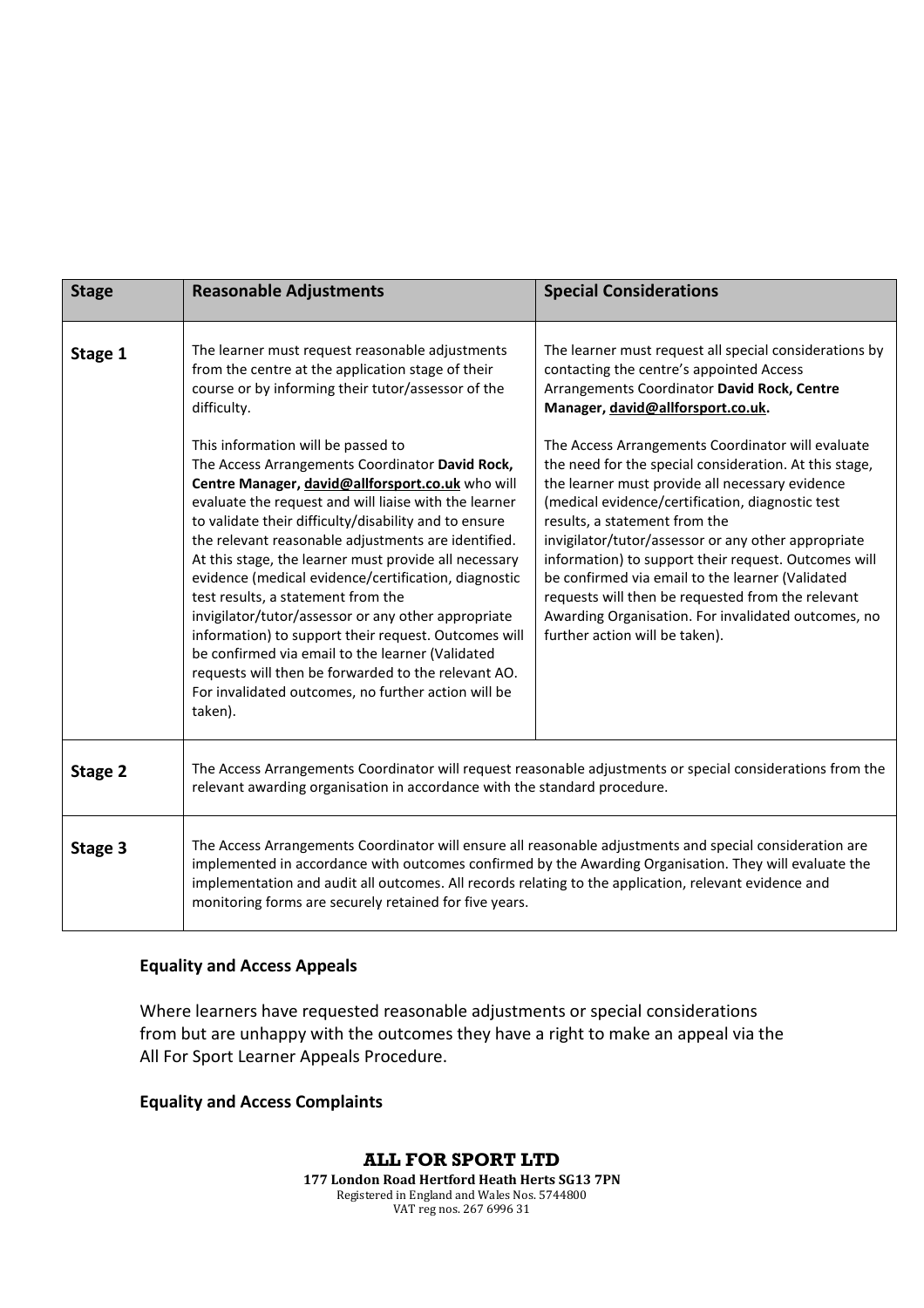Learners have the right to raise any issues related to equal treatment and /or the implementation of access arrangements or make a formal complaint via the All For Sport Learner Complaints Procedure.

# **Health and Safety Policy**

### **1.0 Statement of Intent**

Health and safety is an important consideration for our company. We will take reasonable steps to provide a safe and caring environment for children, staff and contractors.

All For Sport is committed to providing a safe working, coaching, teaching and learning environment for all personnel, learners and any related third parties.

It is ultimately the responsibility of the Head of the Centre, David Rock to ensure that this procedure is implemented, published and accessible to all personnel, learners and any relevant third parties. However, the Qualification Coordinators (QCs) specific to each qualification are responsible for ensuring this information is fully understood by their qualification team and by the learners who commence courses/programmes in their area.

All learners and personnel have a legal responsibility, as stated under **Section 7 of the Health and Safety at Work Act 1974**, to do everything practicable to prevent an accident or injury to themselves and to fellow learners and/or personnel.

### **Key Objectives**

All For Sport aims to promote health and safety, so far as reasonably practicable, by:

- 1.1 providing and maintaining safe equipment and environment, including a means of access in a condition that is safe and without risk to health
- 1.2 preventing accidents and cases of work-related ill health and safety hazards arising from work activities via effective risk identification, assessment and implementation of control measures
- 1.3 implementing regular emergency and evacuation procedures in case of a significant incident
- 1.4 protecting the health and safety and welfare of individuals and vulnerable learners via systematic risk management
- 1.5 engaging with learners, personnel and any related third parties, to provide providing relevant information, instruction, training and supervision, as is necessary to ensure health and safety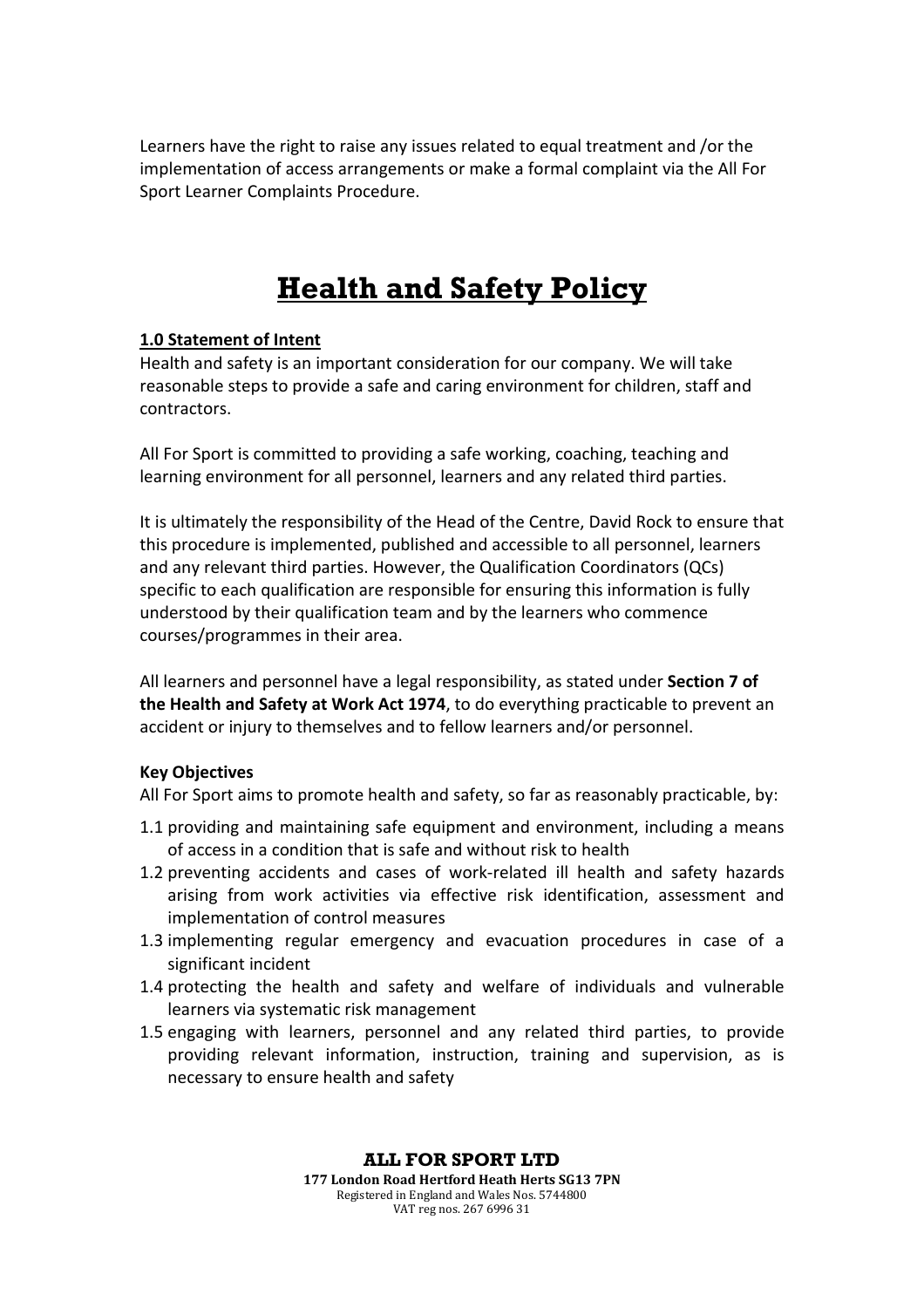- 1.6 providing adequate training and allocating appropriately qualified members of personnel to identify and control potentially hazardous situations or environments
- 1.7 complying with statutory regulation on health and safety and welfare of learners, personnel and any related third parties

### **2.0 Responsibilities**

The All For Sport directors and Head of Centre have overall responsibility for health and safety.

For its part All For Sport will:

- 2.1 Ensure health and safety has a high profile.
- 2.2 Ensure adequate resources for health and safety are available.
- 2.3 Consult contractors and highlight training opportunities.
- 2.4 Monitor and review health and safety.
- 2.5 Develop a health and safety culture throughout the company.
- 2.6 Take day to day operational decisions
- 2.7 Ensure staff (tutors, assessors, etc.), contractors and volunteers are aware of their responsibilities.
- 2.8 Draw up health and safety procedures.

All staff and contractors will:

- 2.10 Support the implementation of health and safety arrangements.
- 2.11 Take reasonable care of themselves and others.
- 2.12 Ensure as far as is reasonably practicable that their work area is safe.
- 2.13 Report shortcomings to the school directors and head of Centre so they can be recorded in Health and Safety Record Book.

#### **3.0 General Health and Safety Arrangements**

The arrangements for health and safety have been drawn up following assessment of risk in accordance with the **Management of Health and Safety Regulations 1999.**

- 3.1 Smoking is not permitted at work.
- 3.2 When staff, contractors and learners are on site they are expected to follow company and school safety procedure. The site manager or head teacher will liaise with staff, contractors and learners as appropriate.
- 3.3 The directors to recommend appropriate training opportunities in relation to health and safety.
- 3.4 All new staff, contractors and volunteers, as part of their induction programme, will be advised on safety procedures and associated contingency plans by the school or club.
- 3.5 Staff and contractors to adhere to All For Sport Risk Assessments (see 14.0)

### **4.0 Monitoring and Review of Health and Safety Arrangements**

### **ALL FOR SPORT LTD**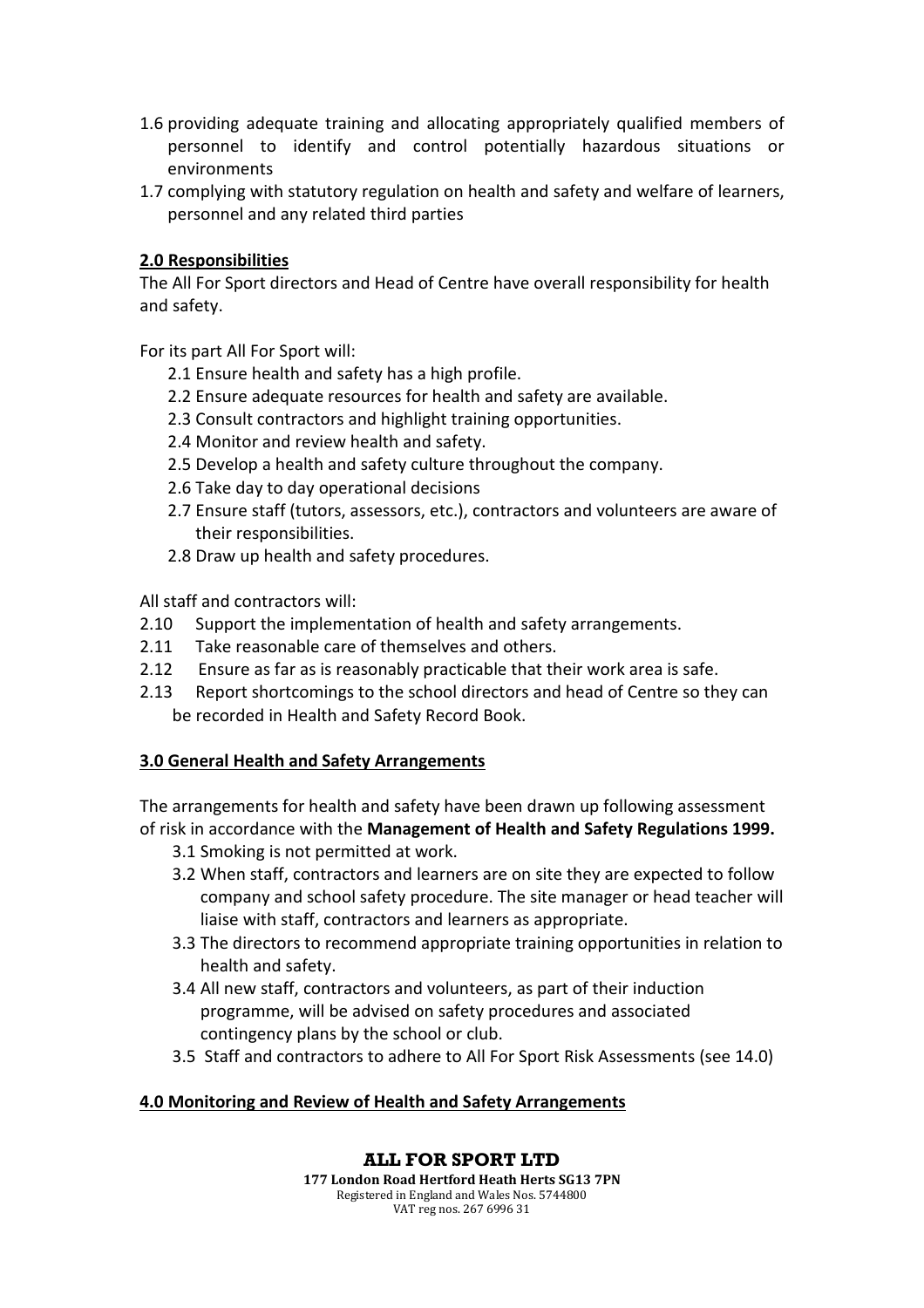4.1 The yearly check will be used to prioritise need and to inform planning. 4.2 Health and Safety Record Book will be used to ensure immediate action is carried out when necessary.

- 4.3 All staff and contractors will carry out monitoring on a day to day basis.
- 4.4 The policy will be reviewed annually.

### **5.0 Equipment**

- 5.1 Any equipment in schools should be used safely and for its intended
- 5.2 All For Sport equipment identified as defective should be taken out of use immediately and labelled accordingly.
- 5.3 For school equipment, the site manager should be informed immediately in order that arrangements for repairs or replacements can be made swiftly.
- 5.4 All For Sport equipment is maintained so it is fit for purpose.

### **6.0 Clothing**

 6.1 All children and learners will where suitable clothing for the activity in which they will participate.

 6.2 All staff, contractors and learners must wear appropriate clothing for physical activity.

### **7.0 Jewellery**

- 7.1 No jewellery is to be worn by any child during physical activity
- 7.2 No jewellery is to be worn by any staff, contractor or learner (except wedding band, wrist watch) during physical activity

### **8.0 The use of mobile phones in the work place (school buildings and grounds)**

8.1 Mobile phones MUST remain concealed (out of view) and "switched to silent mode" during teaching hours

- 8.2 Mobile phones may only be used for phone calls and text messaging, when in an appropriate adult environment, outside of teaching hours, and not in the presence of children. Coaches will adhere to any 'local' rules for mobile phone usage at any given School.
- 8.3 NO IMAGES are permitted to be taken using a mobile phone whilst on school premises in school teaching hours OR non-school teaching hour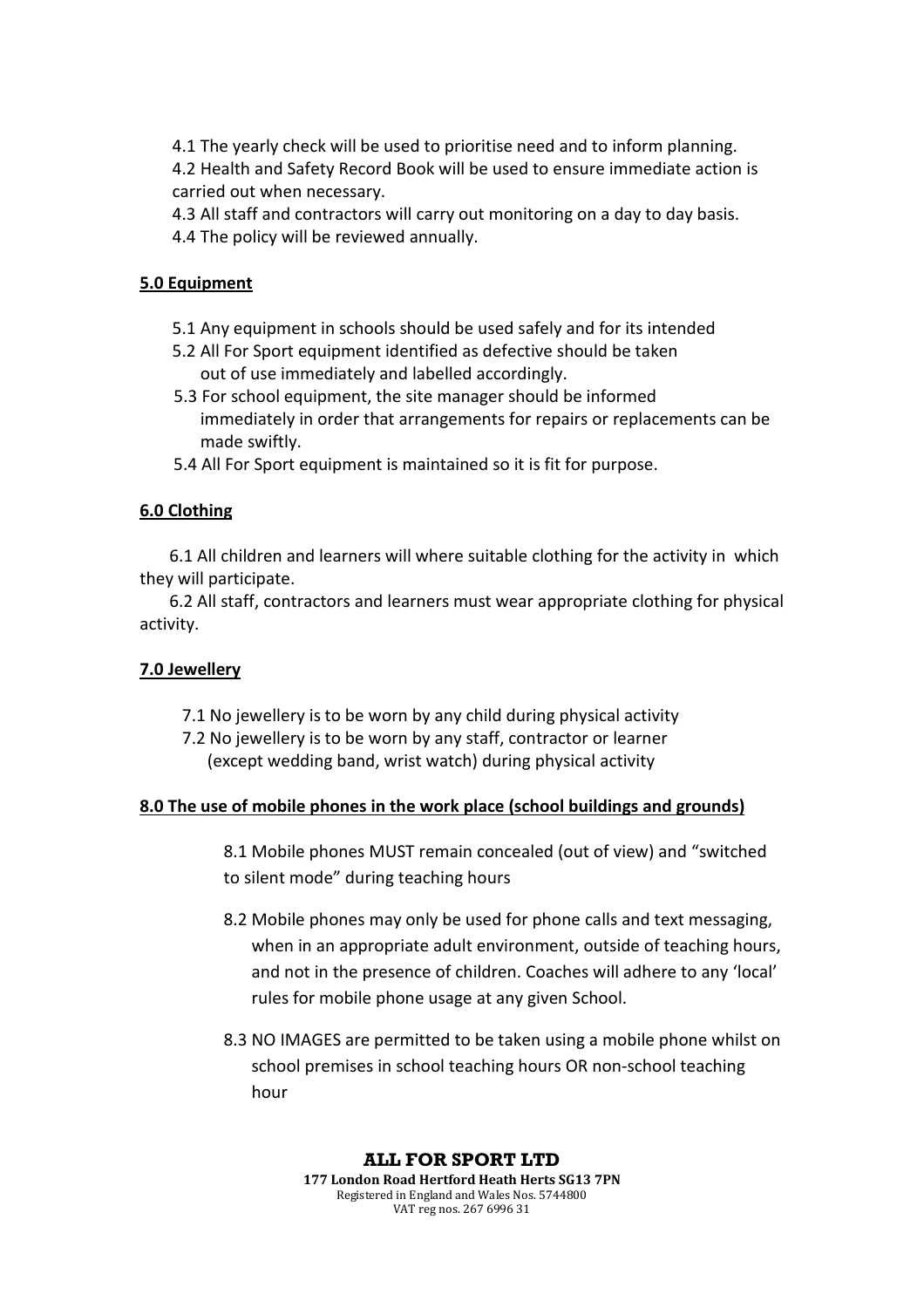### **9.0 Lifting and Moving**

9.1 Adhere to school / site policy

### **10.0 Fire Safety**

10.1 Adhere to school / site policy. 10.2 Fire procedure will be explain prior to the course / lesson commencing

### **11.0 First Aid**

All confirmed nominees are appropriately qualified first-aiders, holding current firstaid certificates. All First Aiders will be identified prior to the course or lessons commencing. Nominated first aiders are also provided with appropriate first-aid equipment the location of this will be identified prior to the course or lesson commencing.

### **Health and Accidents to Staff, Contractors, Children and Learners**

**All accidents or incidents should be reported to the Head of Centre OR an All For Sport director using the All For Sport Accident / Incident Report Form on the day of the incident by email**

11. 1 Staff and contractors are expected to take reasonable action as responsible adults, to deal with injuries, etc. that children or learners sustain, until the child or learner can, if necessary, receive professional medical treatment.

- 11.2 All For Sport staff and contractors will be first aiders, or know the designated first aider at the relevant school / site.
- 11.3 If a child receives a bump on the head, which causes concern, *report to school and should be noted in school accident book, adhere to school policy where applicable*. Serious accidents will also require an accident form to be completed and may require statements from staff or contractors involved. Accidents to staff or contractors must also be reported as in 1. and a record kept in the school and All For Sport accident book.
- 11.4 Where applicable accidents to children should be recorded in school accident book as well as the All for Sport accident Incident sheet.

**All course staff including curse tutors and assessors have a copy of the All For Sport Accident / incident Report Form**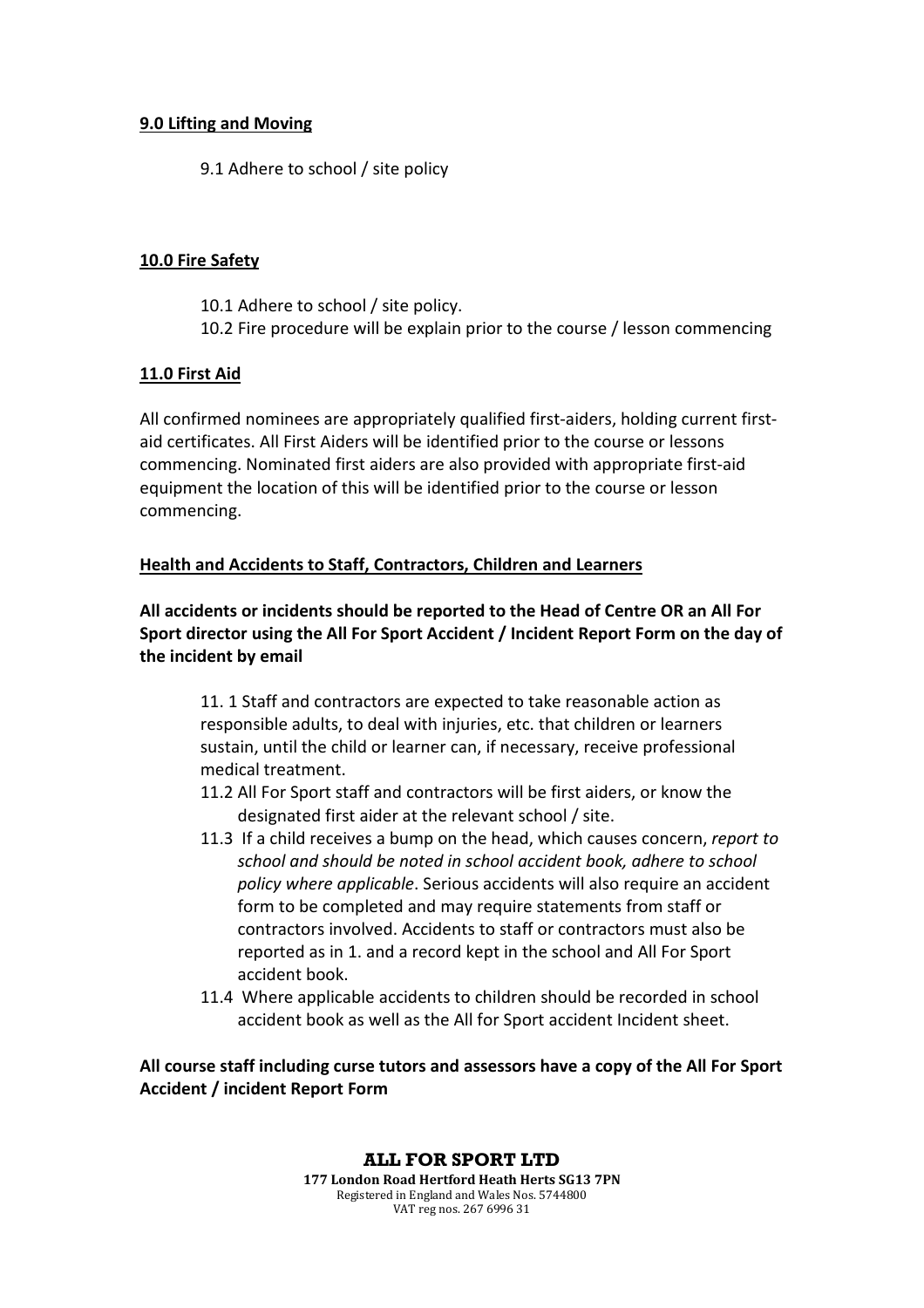### **12. 0 Medication and Allergies**

12.1 Adhere to school / site policy or individuals medical / action plan.

### **13. 0 Staff and Contractors Health and Welfare**

- 13.1 All staff, contractors and learners have a responsibility to be mindful of their own safety when setting up activities and moving equipment.
- 13.2 Staff, contractors, learners and children should take care when moving or lifting equipment. If in doubt seek help.

### **14.0 Risk Assessments**

14.1 All For Sport ensure that suitable and sufficient control measures are in place to reduce identified risks in the delivery of all courses.

14.2 All personnel required to conduct risk assessments will be given the appropriate training and/or will be made aware of what is expected of them in advance. All recorded risk assessments are made available to all relevant staff who must ensure that all control and/or recovery measures plans are complied with and related actions recorded.

14.3 Where tutors / assessors identify additional risks which were not previously identifies, or where a current risk assessment is not in place risk assessment must be conducted.

# **Malpractice and Maladministration Policy**

It is important that Centre staff involved in the management, assessment and quality assurance of afPE and 1<sup>st</sup>4Sport qualifications' regulated qualifications, units or courses, and all registered learners, are fully informed of the contents of this policy. Our centre has in place arrangements to prevent and investigate instances of malpractice and maladministration.

Should an investigation be undertaken within a centre, the Head of Centre will:

• Ensure competent investigators who have no personal involvement in the incident or interest in the outcomes carry out the investigation.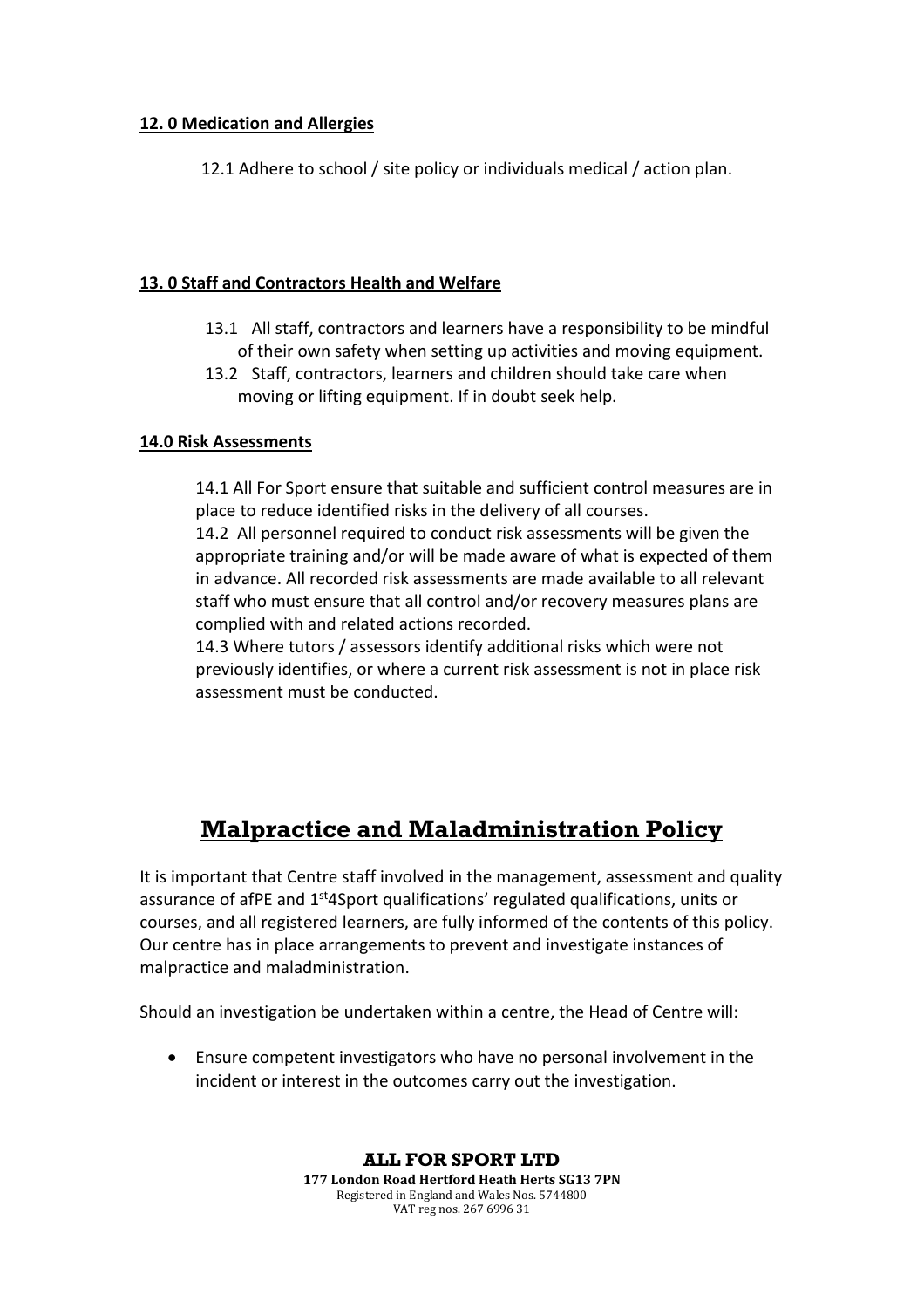- Ensure the investigation is carried out in an effective, prompt and thorough manner and that the investigator(s) look beyond the immediate reported issues.
- Respond to all requests relating to the allegation and/or investigation. Ensure staff cooperates fully with any investigation and/or request for information.

### **Definition of Malpractice**

Malpractice is defined as any deliberate activity, neglect, default other practice that compromises the integrity of the internal and external assessment process, and/or the validity of certificates. It covers any deliberate actions, neglect, default or other practice that compromises, or could compromise

- The assessment process
- The integrity of a regulated qualification
- The validity of a result or certificate.

Malpractice may include a range of issues from the failure to maintain appropriate records or systems to the deliberate falsification of records in order to claim certificates.

#### **Definition of Maladministration**

Maladministration is defined as any activity or practice, which results in noncompliance with administrative regulations and requirements and includes the application of persistent mistakes or poor administration within a centre.

\* The term 'malpractice' in this policy is used for both malpractice and maladministration.

#### **1. Malpractice by students**

**1.1** Some examples of student malpractice are described below. These examples are not exhaustive and all incidents of suspected malpractice, whether or not described below, will be fully investigated, where there are sufficient grounds to do so.

**1.1.1** Obtaining examination or assessment material without authorisation. **1.1.2** Arranging for an individual other than the student to sit an assessment or to submit an assignment not undertaken by the student.

**1.1.3** Impersonating another learner to sit an assessment or to submit an assignment on their behalf.

**1.1.4** Collaborating with another student or individual, by any means, to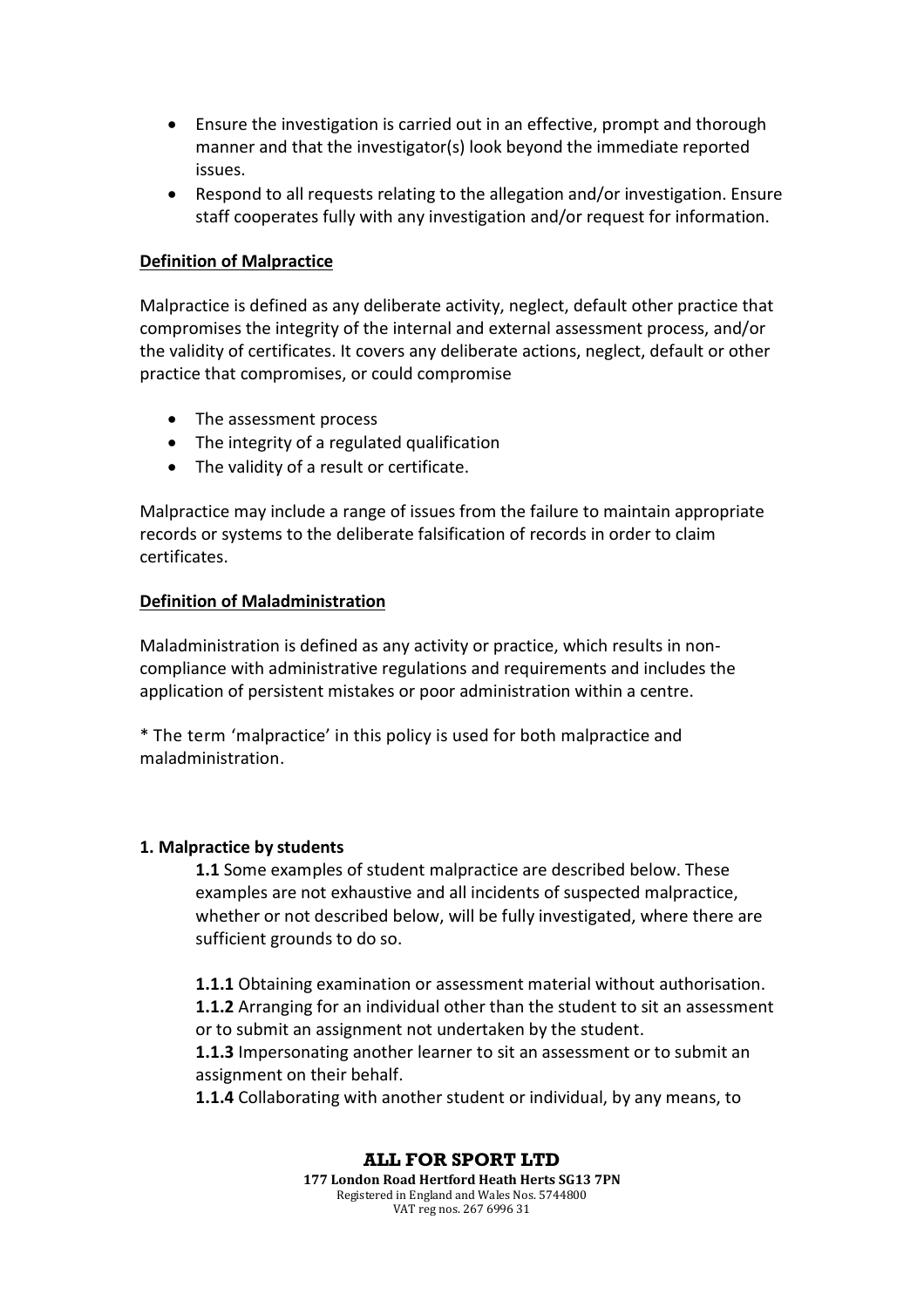#### complete a

coursework assignment or assessment, unless it has been clearly stated that such collaboration is permitted.

**1.1.5** Damaging another learners work.

**1.1.6** Inclusion of inappropriate or offensive material in coursework assignments or assessment scripts.

**1.1.7** Failure to comply with published examination regulations.

**1.1.8** Disruptive behaviour or unacceptable conduct, including the use of offensive language, at centre or assessment venue (including aggressive or offensive language or behaviour).

**1.1.9** Producing, using or allowing the use of forged or falsified documentation

#### **2. Malpractice by centre employees**

**2.1** Examples of malpractice by tutors, assessors and course staff are listed below. These examples are not exhaustive and all incidents of suspected malpractice, whether or not described below, will be fully investigated, where there are sufficient grounds to do so.

**2.1.1** Failure to adhere to the relevant CIPS regulations and procedures, including those relating to centre approval, security undertaking and monitoring requirements as set out by CIPS.

**2.1.2** Knowingly allowing an individual to impersonate a student.

**2.1.3** Allowing a student to copy another student's assignment work, or allowing a student to let their own work be copied.

**2.1.4** Allowing students to work collaboratively during an assignment assessment, unless specified in the assignment brief.

**2.1.5** Completing an assessed assignment for a student or providing them with assistance beyond that 'normally' expected.

**2.1.6** Damaging a student's work.

**2.1.7** Disruptive behaviour or unacceptable conduct, including the use of offensive language (including aggressive or offensive language or behaviour). **2.1.8** Allowing disruptive behaviour or unacceptable conduct at the centre to go unchallenged, for example, aggressive or offensive language or behaviour.

**2.1.9** Divulging any information relating to student performance and / or results to anyone other than the student.

**2.1.10** Producing, using or allowing the use of forged or falsified documentation, Falsely obtaining by any means a CIPS certificate.

**2.1.11** Failing to report a suspected case of student malpractice i.e. plagiarism

#### **3. Malpractice Sanctions**

**3.1** Following an investigation, if a case of malpractice is upheld, All For Sport

### **ALL FOR SPORT LTD**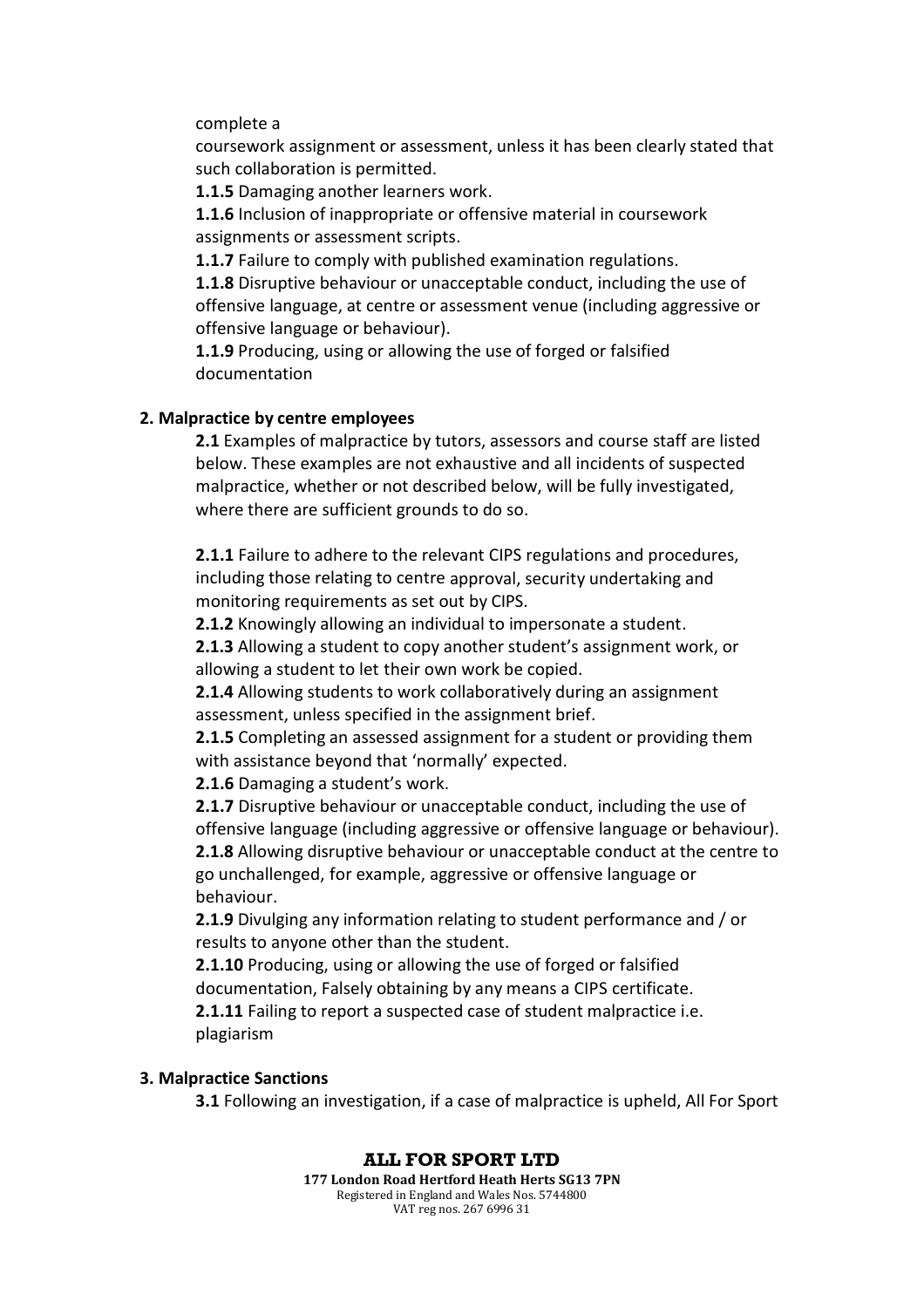may impose sanctions or other penalties on the learner(s) concerned. Where relevant we will report the matter the regulation governing body i.e. afPE,  $1<sup>st</sup>4$ Sport Qualifications or QCA. The governing body may impose one or more sanctions upon the learners(s) concerned. Any sanctions imposed will reflect the seriousness of the malpractice that has occurred.

#### **3.2 Malpractice sanctions that may be applied to learners**

- A written warning about future conduct
- Notification to an employer, regulator or the police.
- Removal from the course.

### **3.3 Malpractice sanctions that may be applied to employees / course staff**

- A written warning about future conduct.
- Imposition of special conditions for the future involvement of the individual(s) in the conduct, teaching, supervision or administration of students and/or examinations.
- Informing any other organsiation known to employ the individual in relation to the course courses
- All For Sport may carry out unannounced monitoring of the working practices of the individual(s) concerned.
- Dismissal.

### **4. Reporting Procedure of Malpractice**

**4.1** A person making an allegation of malpractice or maladministration may wish to remain anonymous. Although it is always preferable to reveal your identity and contact details, if you are concerned about possible adverse consequences you may request All For Sport not to divulge your identity.

**4.2** This reporting procedure applies to, tutors, learners and other centre staff, and to any reporting of malpractice by a third party or individual who wishes to remain anonymous.

**4.3** Any case of suspected malpractice should be reported in the first instance to Head of the Centre Paul Barnfather, paul@allforsport.co.uk

**4.4** A written report should then be sent to the person identified in 4.3, clearly identifying the factual information, including statements from other individuals involved and / or affected, any evidence obtained, and the actions that have been taken in relation to the incident.

**4.5** Suspected malpractice must be reported as soon as possible to the person identified in 4.3, and at the latest within 48 hours from its discovery.

**4.6** Wherever possible, and provided other learners are not disrupted by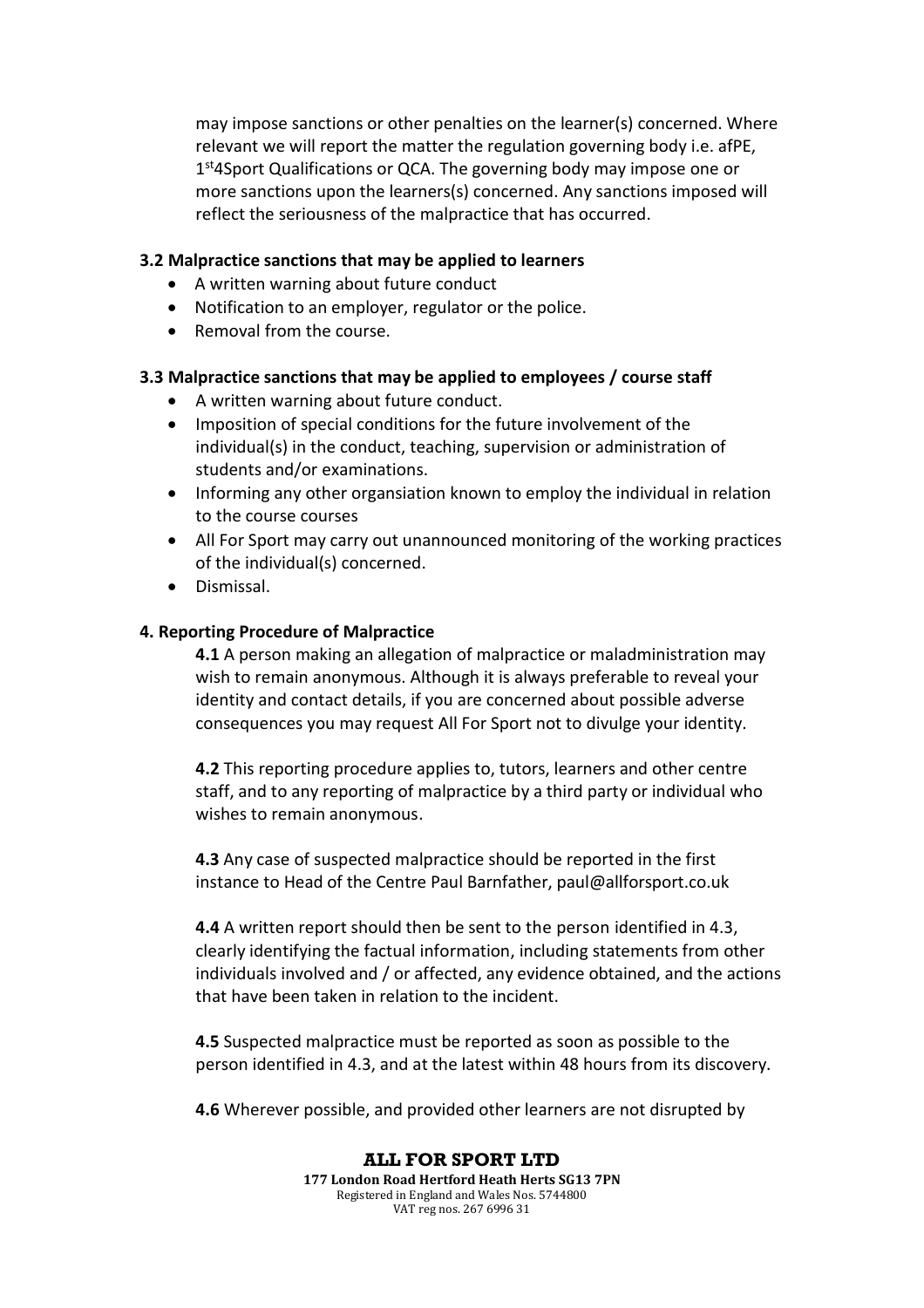doing so, a learner suspected of malpractice should be warned immediately that their actions may constitute malpractice, and that a report will be made to the centre.

**4.7** In cases of suspected malpractice by centre staff, and any reporting of malpractice by a third party or individual who wishes to remain anonymous, the report made to the person in 4.3 should include as much detailed information as possible.

**4.8** In cases of suspected malpractice reported by a third party, or an individual who wishes to remain anonymous, All For Sport will take all reasonable steps to authenticate the reported information and to investigate the alleged malpractice.

#### **5. Investigating Malpractice**

**5.1** All For Sport aims to action and resolve all stages of the investigation within 30 working days of receipt of the allegation. Please note that in some cases the investigation may take longer; for example, if a centre visit is required. In such instances, All For Sport will advise all parties concerned of the likely revised timescale

**5.2** The individual(s) concerned will be informed of the following: **a.** An investigation is going to take place, and the grounds for that investigation; details of all the relevant timescales, and dates, where known **b.** That they have a right to respond by providing a personal written response relating to the suspected malpractice (within 14 working days of the date of that letter)

**c.** That if malpractice is considered proven*,* sanctions may be imposed either by All For Sport or the regulation governing body (see 3.1) reflecting the seriousness of the case

**d.** That if they are found guilty they have the right to appeal.

**e.** That All For Sport has a duty to inform regulation governing body (see 3.1) and other relevant authorities / regulators, but only after time for the appeal has passed or the appeal process has been completed.

**5.3** Where more than one individual is contacted regarding a case of suspected malpractice, for example in a case involving suspected collusion, we will contact each individual separately, and will not reveal personal data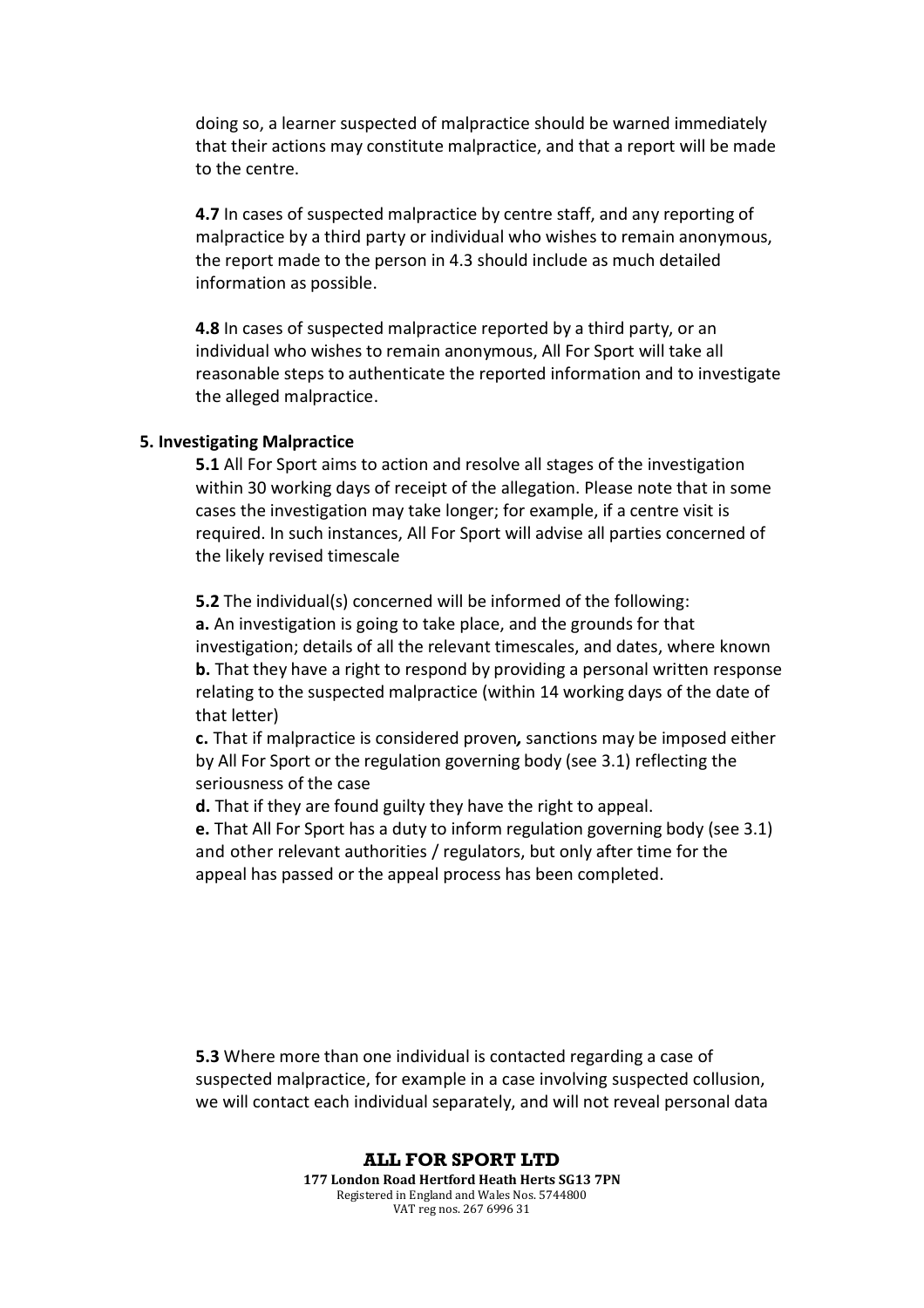to any third party unless necessary for the purpose of the investigation.

**5.4** The individual has a right to appeal against a malpractice outcome if they believe that the policy or procedure has not been followed properly or has been implemented to their detriment (within 14 days).

**5.5** Records of all malpractice cases and their outcomes are maintained by All For Sport for a period of at least five years, and are subject to regular monitoring and review*.*

## **Quality Assurance Policy**

All For Sport ensure that these arrangements are in place to quality assure the assessment of qualifications. The objective of these arrangements is therefore to ensure that all assessment is fair, consistent and meets 1st4sport and national requirements.

This policy has been designed to promote quality, consistency and fairness throughout the assessment and internal verification activities. It aims to ensure that standards of assessment are maintained consistently over time.

This document is applicable to everybody involved in the management, administration, training, assessment and internal verification of any qualification delivered within the breadth of this centres activities.

Any activity related to centre satellite, delivery and/or assessment sites are also obliged to abide by this policy.

For qualifications where, because of the size or geographic spread of assessments, more than one internal verifier is required to ensure the quality, an Internal Verification Team (IVT) is established.

Where an IVT is required, one verifier is identified and allocated to take on the role of a 'Lead IV', ensuring that the internal verification strategy and sampling plans are effectively established, implemented and maintained by the IVT.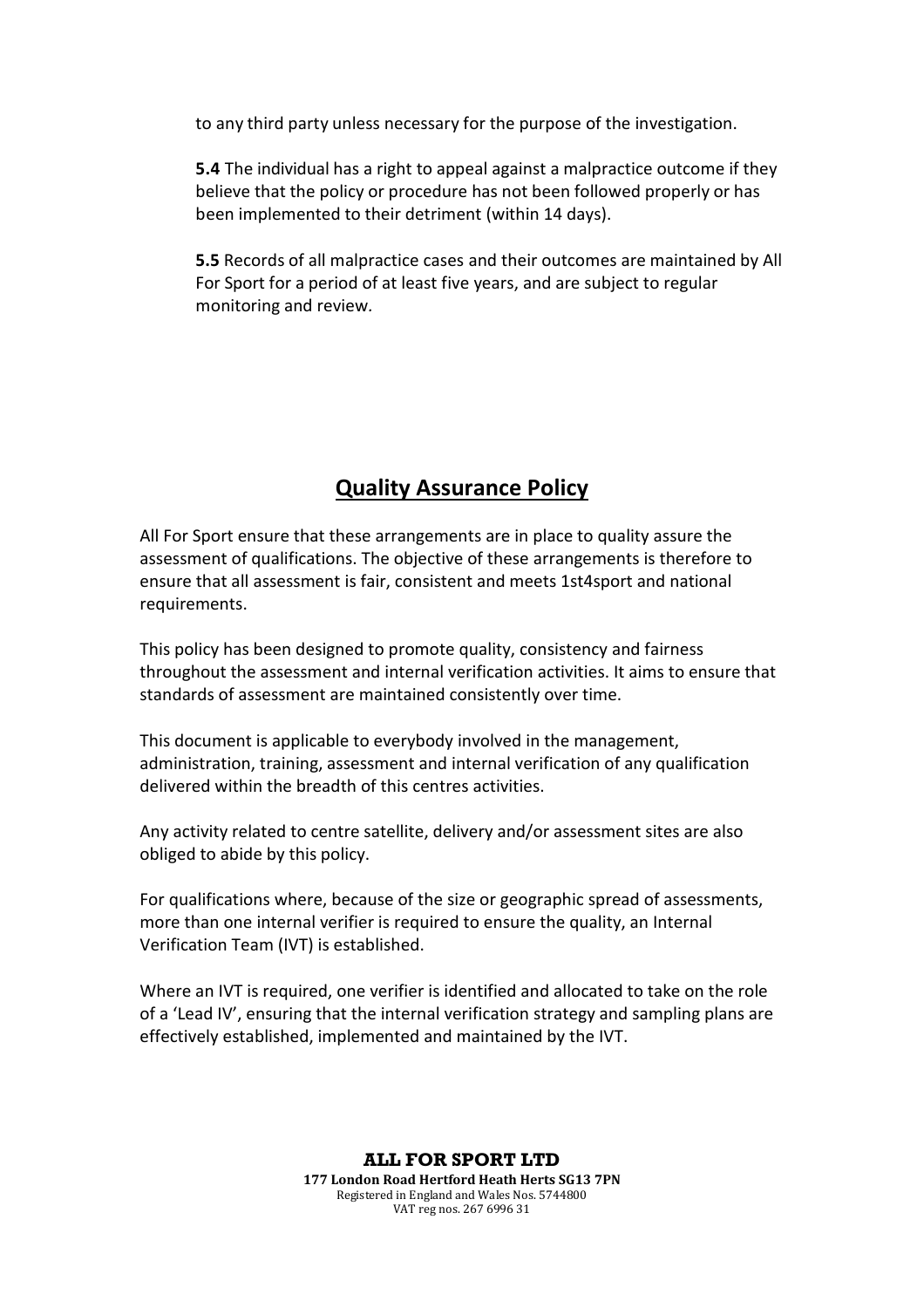Where only one IV is needed to cover the centre's activities for a specific qualification, the IV is responsible for establishing the IV sampling strategy, sampling plan and subsequent implementation.

The Internal Quality Assurance Aim

### **The aim of Internal Quality Assurance is:**

- To ensure the effective management of assessment.
- To ensure the consistency and validity of verification processes.
- To ensure the effective support for assessment and verification personnel.
- To ensure the quality assurance of the outcomes of assessment in-line with awarding organisation and national requirements.

Internal Quality Assurance Objectives

The objectives of internal verification fulfil a variety of quality assurance considerations. The list below outlines internal quality assurance objectives, which ensure that All For Sport

- Operates from this established quality assurance policy and related procedures which are consistently reviewed where required in accordance with generic quality control arrangements
- **Ensures an effective induction is provided for all members of the assessment** and verification teams, as required
- Ensures effective appraisal and continued professional development for all members of the assessment and verification teams
- Ensures that the assessment and verification teams understand and are able to follow and advise on all centre policies and procedures
- **Ensures equality and diversity is embedded throughout the internal quality** assurance and assessment activities
- Ensures quality via accurate and effective assessment of all learners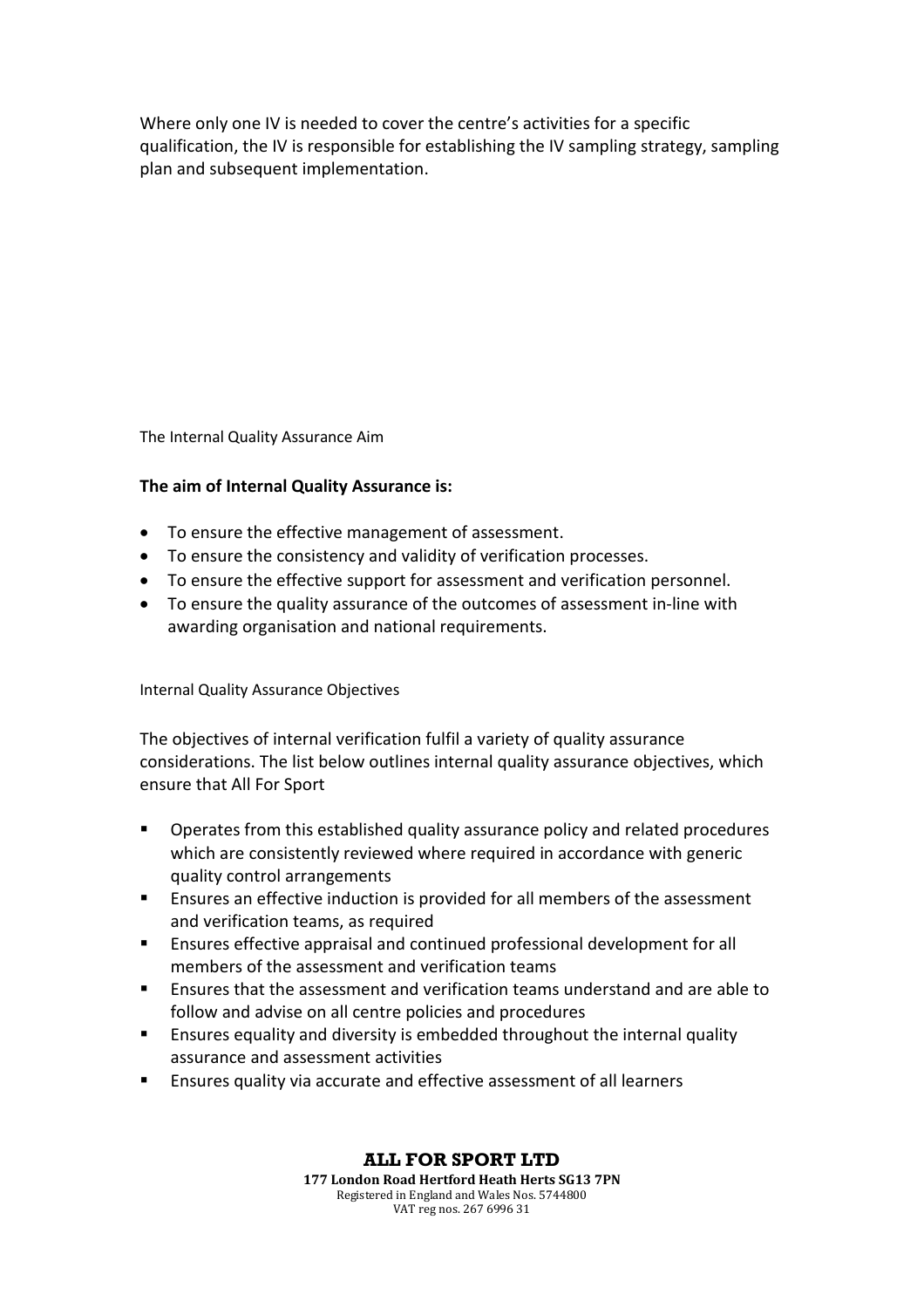- **Monitor and ensure consistency of assessment outcomes via appropriate** interpretation of 1st4sport's specific qualifications and/or national requirements
- Reviews and evaluates the quality and consistency of assessment at different stages of the assessment process
- Maintain accurate and current records of internal quality assurance
- Standardise all components of the assessment where appropriate
- Carry out continuous improvement activities to ensure all corrective actions and best practice guidelines requested by awarding organisations and their moderation staff (including external verifiers) are complied with.

# **Safeguarding Children and Vulnerable Adults Policy**

All For Sport has a professional duty to provide children and vulnerable adults with appropriate safety and protection. As the welfare of the child and vulnerable adult is paramount, we are committed to providing safe equipment and facilities so that children and vulnerable adults may participate in courses in a secure environment.

We promote ethical behaviour, providing children and vulnerable adults with a sense of being valued. On this basis, we aim to ensure safe recruitment practices are always followed, to establish the suitability of personnel to work with children and / or vulnerable adults.

It is ultimately the responsibility of the Head of the Centre, David Rock to ensure that this policy is implemented, published and accessible to all personnel, learners and any relevant third parties. However, the Qualification Coordinators (QCs) specific to each qualification are responsible for ensuring this information is fully understood by their qualification team and by the learners who commence courses in their area.

### **Objectives**

In order to provide safety, protection and security to children and vulnerable adults throughout our operations, we will adhere to our child and vulnerable adult protection policy / statement and intend to:

In order to provide safety, protection and security to children and vulnerable adults throughout our operations, we will adhere to our child and vulnerable adult protection policy / statement and intend to: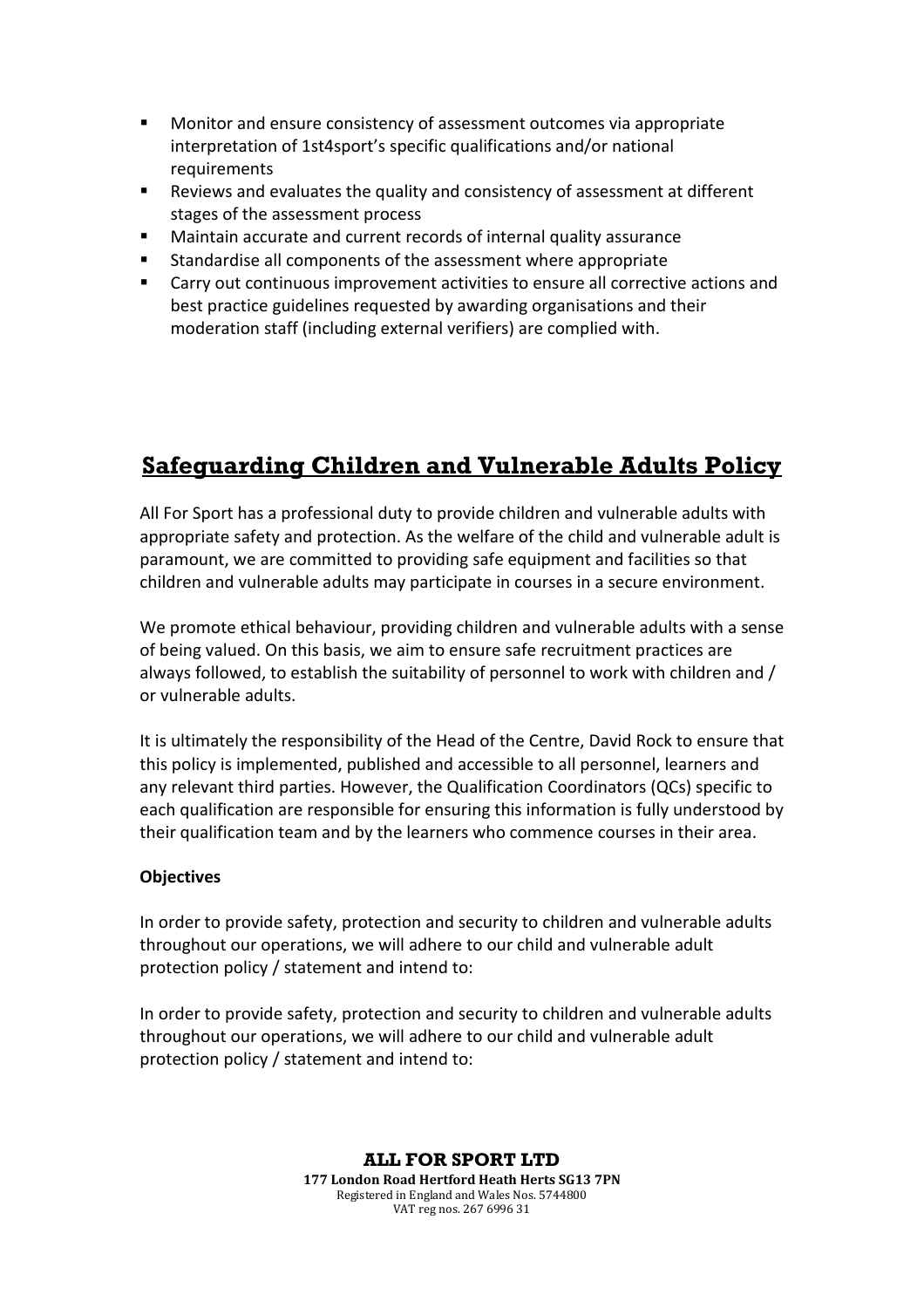- Protect all children and vulnerable adults from abuse, whatever their age, culture, disability, gender, language, ethnic origin, religious beliefs or sexuality
- Raise awareness of child and vulnerable adult protection issues and promote good practice
- Conduct risk assessments to minimise potential hazards to children's and vulnerable adults' welfare
- Provide support to learners who have been abused and act proactively by preventing any similar incidents through risk assessment
- Ensure all personnel fully understand their responsibilities and are provided with the appropriate training/regular updates of the legislation.

In achieving our policy aims and being proactive, we have developed procedures related to the recruitment of personnel and how allegations of child and vulnerable adult abuse should be dealt with. In light of this, we implement safe recruitment practices in checking the suitability of personnel to work with children and vulnerable adults.

### **1. Responsibility**

Our policy applies to all staff, contractors and volunteers working on behalf of All For Sport. There are five main responsibilities that those working on behalf of All For Sport must adhered to:

- **1.1** Ensure we practise safe recruitment in checking the suitability of staff, contractors and volunteers to work with children and vulnerable adults
- **1.2** Raise awareness of child and vulnerable adults protection issues and equipping children and vulnerable adults with the skills needed to keep them safe.
- **1.3** Developing and then implementing procedures for identifying and reporting cases, or suspected cases, of abuse.
- **1.4** Supporting children and vulnerable adults who have been abused in accordance with his/her agreed protection plan.
- **1.5** Establishing a safe environment in which children and vulnerable adults can learn.

All For Sport recognise that because of the day to day contact with children and vulnerable adults, staff, contractors and volunteers are well placed to observe the outward signs of abuse.

All staff and contractors working with young people, on behalf of All For Sport will attend a **Safeguarding and Protecting Workshop** and will be responsible to stay up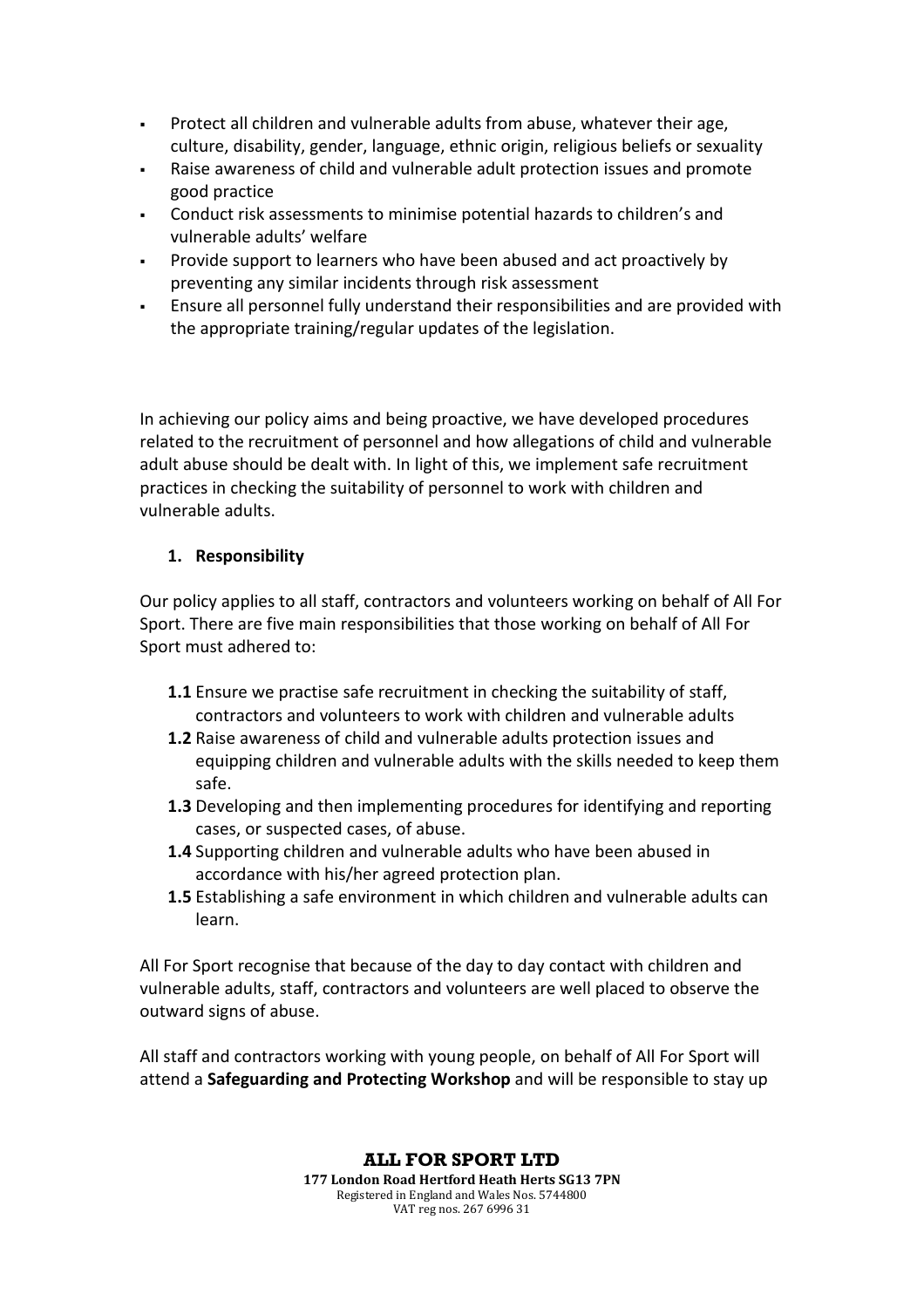to date with Child and Vulnerable Adults Protection issues by attending workshops and courses every 3 years.

Staff and contractors working on behalf of All For Sport will follow best practice guidelines as laid down by Safeguarding and Protecting Children courses.

#### **Personnel Recruitment Procedure**

Applicants are required to complete an application form (which may lead to a subsequent interview) which contains explicit information about their past. These are required to be returned to the relevant department and the member of personnel managing the recruitment process.

Where applicants will take significant responsibility for safeguarding children during activities within All For Sport they will be required to complete a Disclosure and Barring Service (DBS) check.

Personnel are selected on their suitability to meet the job/role-related requirements and responsibilities and their ability to demonstrate that they can work safely with children and/or vulnerable adults.

Applicants will receive confirmation in writing relating to the outcome of their application/interview. If the outcome is positive, arrangements are made for induction and any relevant training, which includes clarification of activity requirements, responsibilities and child and vulnerable adult protection procedures and further identification of training needs.

New members of personnel are then required to confirm their agreement to abide by the All For Sport policies and procedures, including the child and vulnerable adult protection policy, in writing. Awareness of child and vulnerable protection practice will continue to be addressed via ongoing training. All members of personnel who work with children and vulnerable adults are required to adhere to this policy.

#### **2. Operations**

- **2.1** Establish and maintain an environment where children and vulnerable adults feel secure, are encouraged to talk, and are listened to.
- **2.2** Ensure children and vulnerable adults know that there are adults in the school whom they can approach if they are worried.
- **2.3** All For Sport will follow the procedures set out by the  $1<sup>st</sup>$  4 Sport and take account of guidance issued by the Department of Education and Skills to: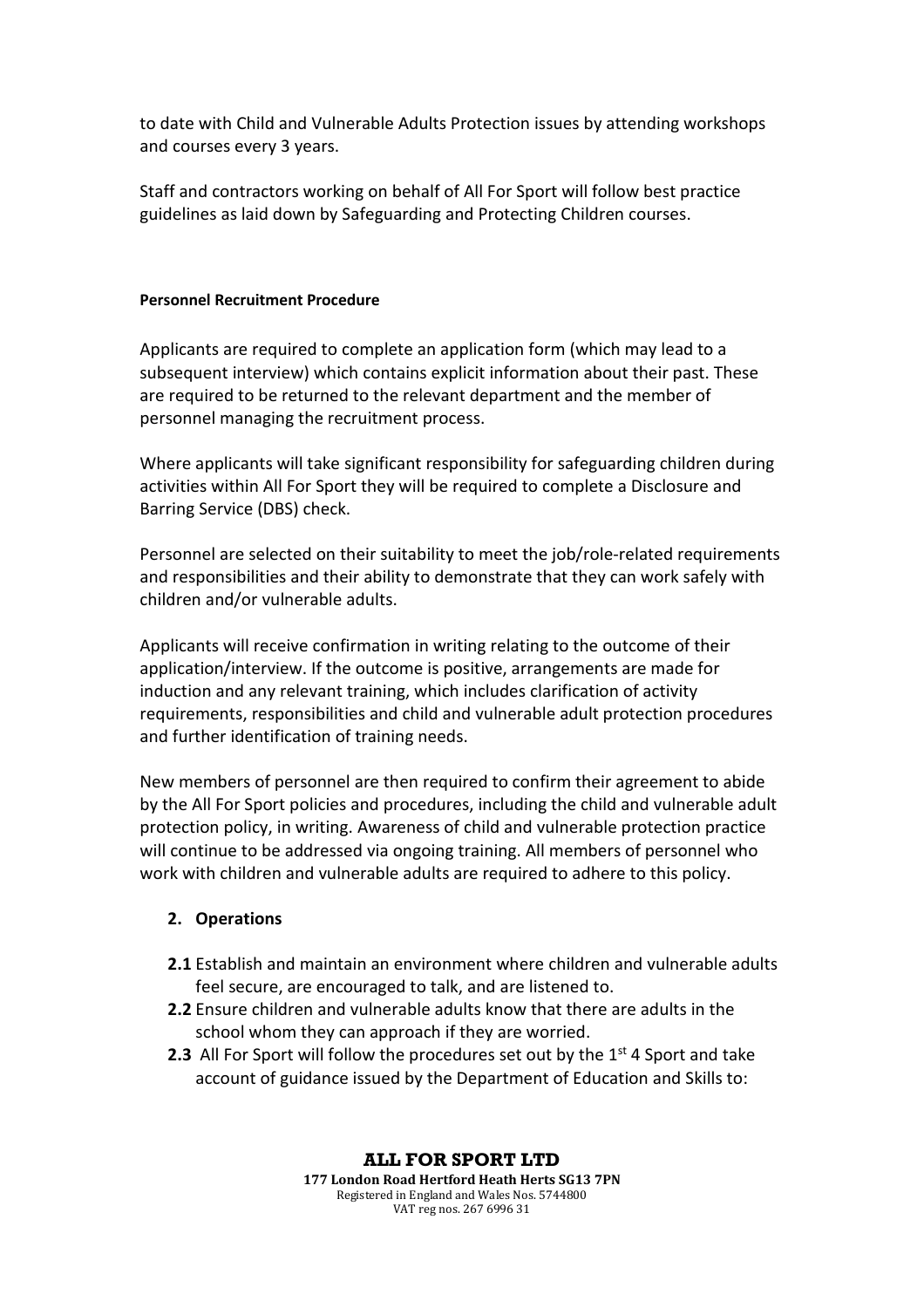**2.31** Ensure we have a designated senior person for child and vulnerable adults protection who has received appropriate training and support for this role.

**2.32** Ensure every member of staff and contractors knows the name of the designated senior person responsible for child and vulnerable adults protection and their role.

**2.33** Ensure all staff and contractors understand their responsibilities in being alert to the signs of abuse and responsibility for referring any concerns to the designated senior person responsible for child and vulnerable adults protection

All For Sport will keep written records of concerns about children and vulnerable adults, even where there is no need to refer the matter immediately.

- **2.4** Ensure all records are kept securely, and in locked locations.
- **2.5** Develop and then follow procedures where an allegation is made against a member of staff or contractor.
- **2.6** Ensure safe recruitment practises are always followed (see personal recruitment procedure).
- **2.7** The use of mobile phones / personal IT equipment (including but not exclusive to, Laptops, Ipads and similar devices) in the work place (for anything other than administrative / reporting purposes is strictly forbidden). **2.71** Mobile phones MUST remain concealed (out of view)

**2.72** Mobile phones may only be used for phone calls and text messaging, when in an appropriate environment, outside of teaching hours, and not in the presence of children or vulnerable adults.

**2.73** No images are permitted to be taken using personal IT equipment; smart phones, Ipads, laptops or similar devices.

**2.74** The use of mobile phones/ personal IT equipment (including but not exclusive to, Laptops, Ipads and similar devices) in the work place (School buildings and grounds) for anything other than

administrative/reporting purposes is strictly forbidden. Mobile phones/ personal IT equipment (including but not exclusive to, Laptops, Ipads and similar devices) may not be used in the presence of children in school, unless,

- Using company IT equipment; smart phones, Ipads, laptops or similar devices
- With express permission of a Headteacher, and demonstrating purpose and learning benefits of such usage
- Any images (video or pictures) which are stored / saved must be done so on a school PC, under the strict supervision of a designated member of the school staff, and adhere to the schools data storage, policies